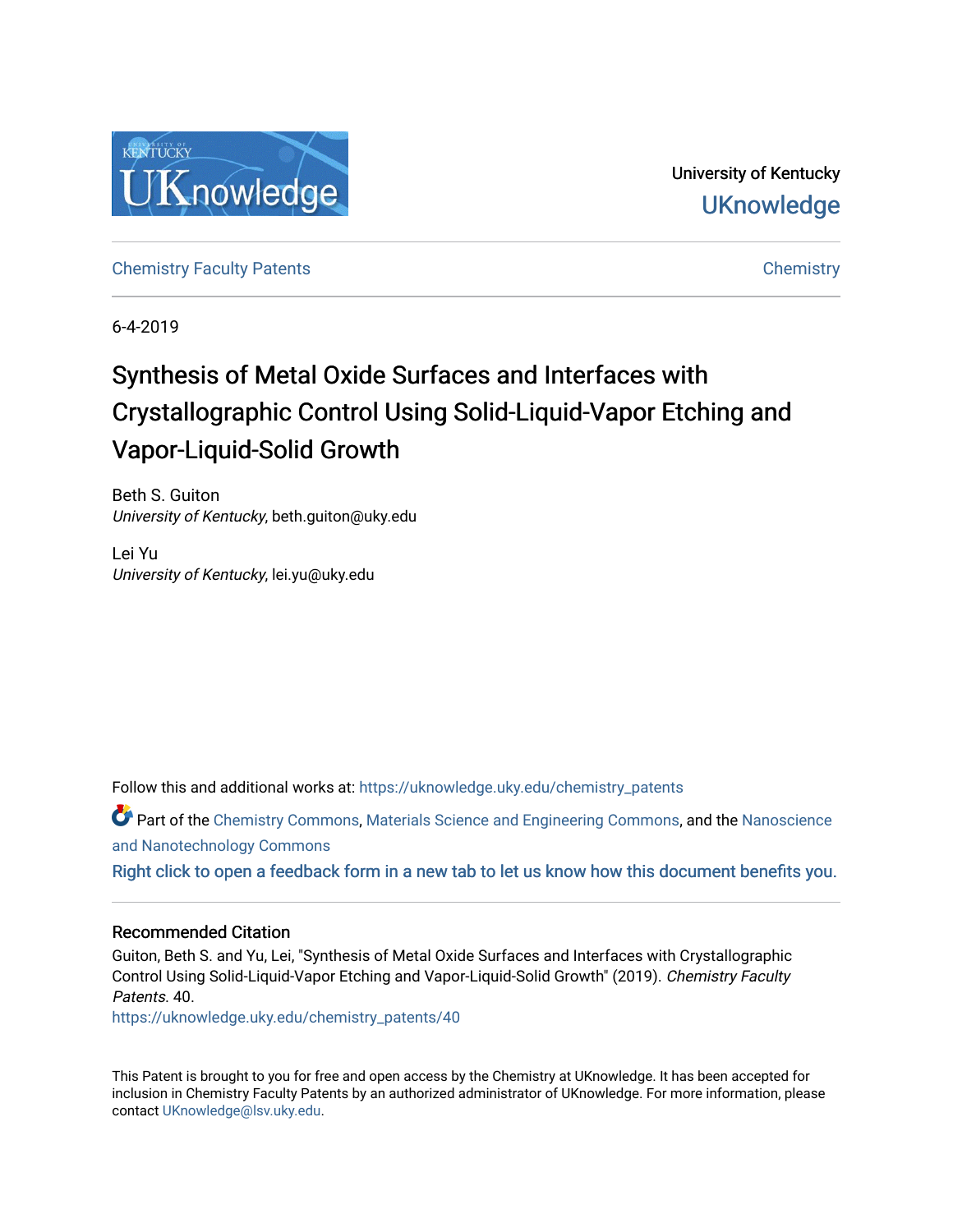

US010312081B2

## c12) **United States Patent**

### **Guiton et al.**

### (54) **SYNTHESIS OF METAL OXIDE SURFACES AND INTERFACES WITH CRYSTALLOGRAPHIC CONTROL USING SOLID-LIQUID-VAPOR ETCHING AND VAPOR-LIQUID-SOLID GROWTH**

- (71) Applicant: **University of Kentucky Research Foundation,** Lexington, KY (US)
- (72) Inventors: **Beth S. Guiton,** Lexington, KY (US); **Lei Yu,** Lexington, KY (US)
- (73) Assignee: **UNIVERSITY OF KENTUCKY RESEARCH FOUNDATION,**  Lexington, KY (US)
- $(*)$  Notice: Subject to any disclaimer, the term of this patent is extended or adjusted under 35 U.S.C. 154(b) by 0 days.
- (21) Appl. No.: **15/370,041**
- (22) Filed: **Dec. 6, 2016**

#### (65) **Prior Publication Data**

US 2018/0019122 A1 Jan. 18, 2018

#### **Related U.S. Application Data**

- (60) Provisional application No. 62/362,810, filed on Jul. 15, 2016.
- (51) **Int. Cl.**

| (2006.01) |
|-----------|
| (2006.01) |
| (2006.01) |
|           |

(52) **U.S. Cl.**  CPC .......... *H0JL 21/02603* (2013.01); *C30B 1100*  (2013.01); *H0JL 2110242* (2013.01); (Continued)

( 58) **Field of Classification Search**  CPC ......... H01L 21/02603; H0lL 21/02414; H0lL 21/0243; H0lL 21/02598; H0lL 21/02653; H0lL 21/02658; H0lL 21/465; C23F 1/00

See application file for complete search history.

## (IO) **Patent No.: US 10,312,081 B2**

### (45) **Date of Patent: Jun.4,2019**

(56) **References Cited** 

### U.S. PATENT DOCUMENTS

7,276,424 B2 \* 10/2007 Wei . B82Y 30/00 257 /E21.132 7,544,547 B2 6/2009 Fournel et al. (Continued)

### FOREIGN PATENT DOCUMENTS

WO WO W02013017408 A2 2/2013 W02014179340 A2 11/2014

### OTHER PUBLICATIONS

Wagner, R. S., A Solid-Liquid-Vapor Etching Process, Journal of Crystal Growth, 3, 4 (1968) North-Holland Publishing Co., Amsterdam; pp. 159-161.

(Continued)

*Primary Examiner* - Duy Vu N Deo (74) *Attorney, Agent, or Firm* - King & Schickli, PLLC

### (57) **ABSTRACT**

The present invention provides integrated nanostructures comprising a single-crystalline matrix of a material A containing aligned, single-crystalline nanowires of a material B, with well-defined crystallographic interfaces are disclosed. The nanocomposite is fabricated by utilizing metal nanodroplets in two subsequent catalytic steps: solid-liquidvapor etching, followed by vapor-liquid-solid growth. The first etching step produces pores, or "negative nanowires" within a single-crystalline matrix, which share a unique crystallographic direction, and are therefore aligned with respect to one another. Further, since they are contained within a single, crystalline, matrix, their size and spacing can be controlled by their interacting strain fields, and the array is easily manipulated as a single entity-addressing a great challenge to the integration of freestanding nanowires into functional materials. In the second, growth, step, the same metal nanoparticles are used to fill the pores with singlecrystalline nanowires, which similarly to the negative nanowires have unique growth directions, and well-defined sizes and spacings. The two parts of this composite behave

(Continued)

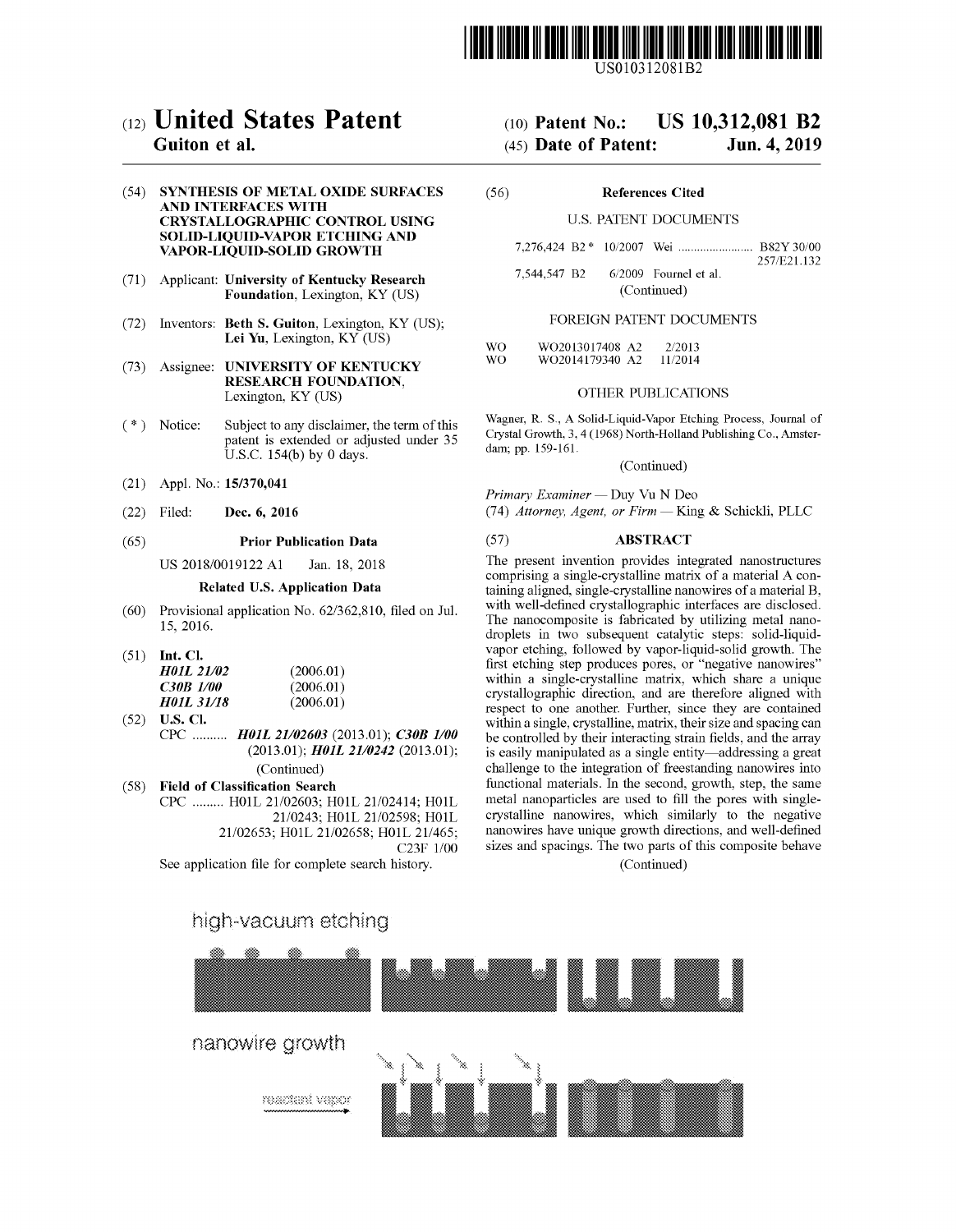synergistically, since this nanowire-filled matrix contains a dense array of well-defined crystallographic interfaces, in which both the matrix and nanowire materials convey functionality to the material. The material of either one of these components may be chosen from a vast library of any material able to form a eutectic alloy with the metal in question, including but not limited to every material thus far grown in nanowire form using the ubiquitous vapor-liquidsolid approach. This has profound implications for the fabrication of any material intended to contain a functional interface, since high interfacial areas and high quality interfacial structure should be expected. Technologies to which this simple approach could be applied include but are not limited to p-n junctions of solar cells, battery electrode arrays, multiferroic materials, and plasmonic materials.

### **16 Claims, 13 Drawing Sheets**

(52) **U.S. Cl.** 

CPC .... *H0JL 2110243* (2013.01); *H0JL 21/02381*  (2013.01); *H0JL 21/02414* (2013.01); *H0JL 21/02433* (2013.01); *H0JL 21/02554*  (2013.01); *H0JL 21/02639* (2013.01); *H0JL 21/02645* (2013.01); *H0JL 21/02653*  (2013.01); *H0JL 31/18* (2013.01); *HOlL 21/02521* (2013.01)

### (56) **References Cited**

### U.S. PATENT DOCUMENTS

| 7,662,300 B1            | 2/2010       | Cho et al.              |
|-------------------------|--------------|-------------------------|
| 7,727,855 B2            | 6/2010       | Wei                     |
| 7.785.415 B2            |              | 8/2010 Lin et al.       |
| 8,143,144 B2            |              | 3/2012 Kawashima et al. |
| 8,273,591 B2            | 9/2012       | Hovel et al.            |
| 8.389.387 B2            | 3/2013       | Sutter et al.           |
| 8,497,493 B2            | 7/2013       | Lee                     |
| 8,673,750 B2            | 3/2014       | Street et al.           |
| 8,686,399 B2            | $4/2014$ Lee |                         |
| 8,697,548 B2            |              | $4/2014$ Borowik et al. |
| 8,698,168 B2            |              | $4/2014$ Ueta et al.    |
| 8.810.009 B2            |              | 8/2014 Li et al.        |
| 8,878,259 B2            |              | $11/2014$ Hovel et al.  |
| $8,890,115 \text{ B}2*$ | 11/2014      |                         |
|                         |              | 257/14                  |
| 9,048,097 B2            | 6/2015       | Warren et al.           |
| 9.054.249 B2            | 6/2015       | Chaudhari               |
| 9.129.807 B2            | 9/2015       | Oi et al.               |
| 9.263.262 B2            | 2/2016       | Auner et al.            |
| 2011/0244663 A1         | 10/2011      | Su                      |
| 2014/0230720 A1         |              | 8/2014 Assali et al.    |
| 2015/0086871 A1         | 3/2015       | Cao et al.              |
| 2015/0279672 A1         | 10/2015      | Hyot et al.             |
|                         |              |                         |

### OTHER PUBLICATIONS

Wagner, R. S., et al., Vapor-Liquid-Solid Mechanism of Single Crystal Growth, Applied Physics Letters, vol. 4, No. 5, (1964).

\* cited by examiner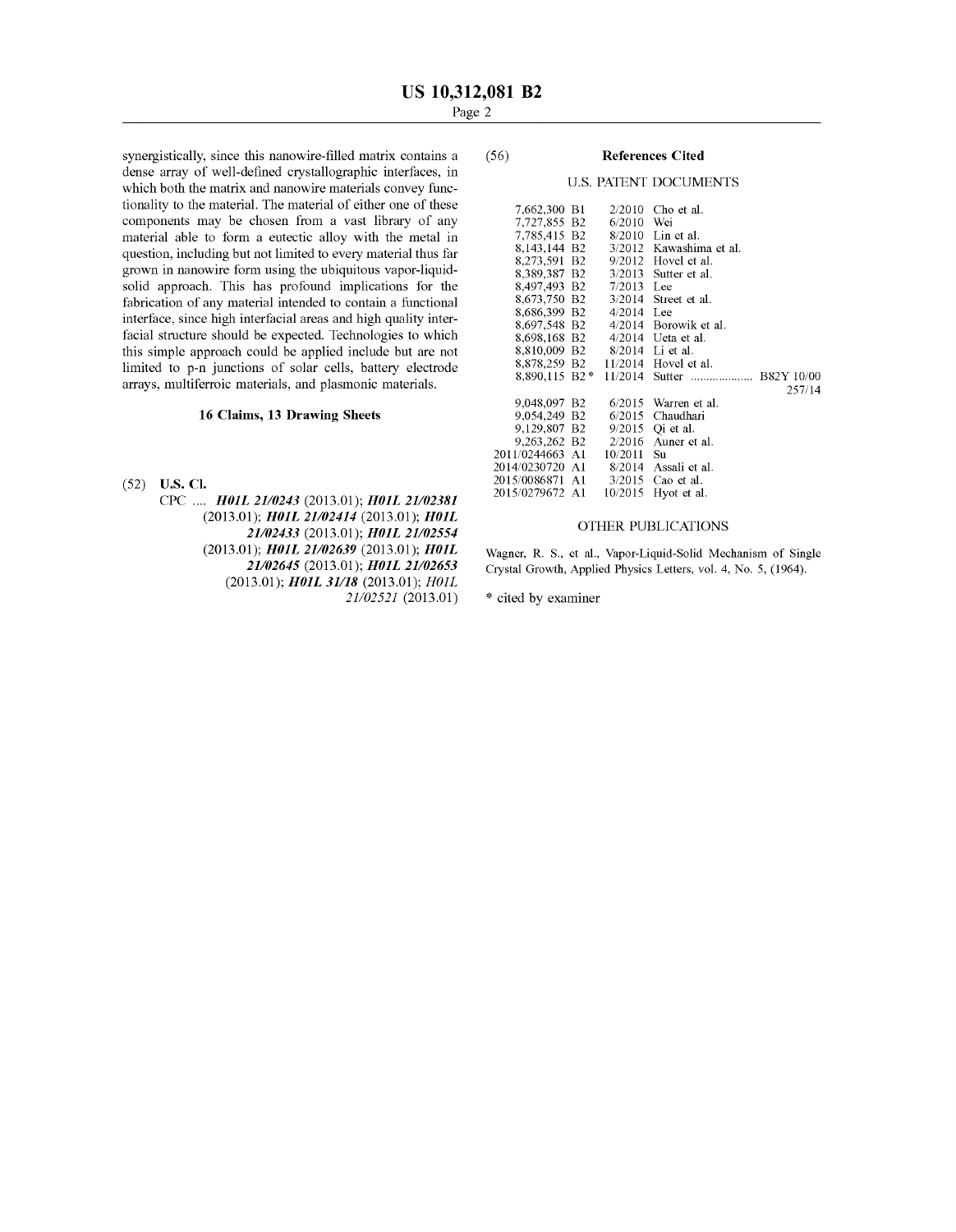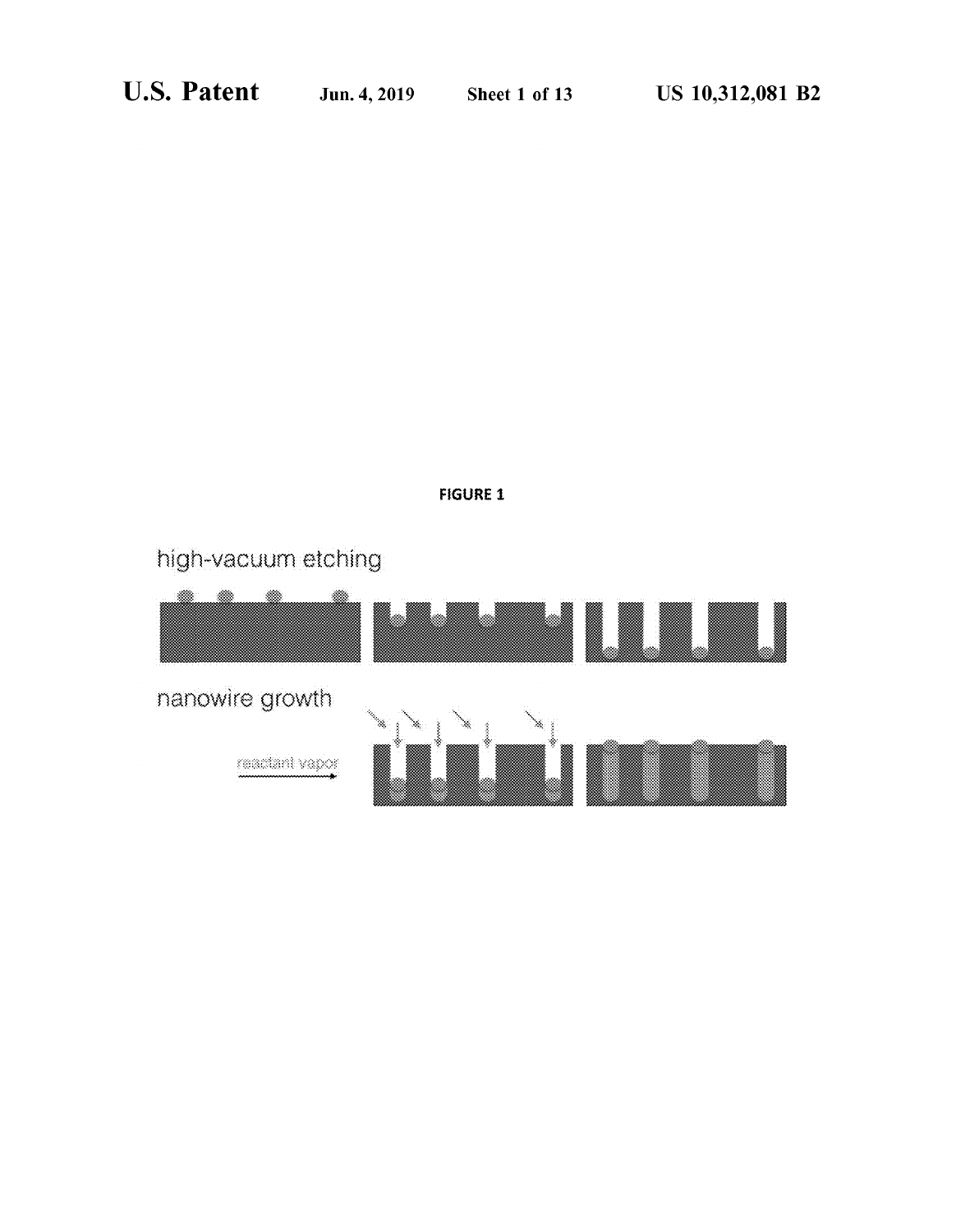

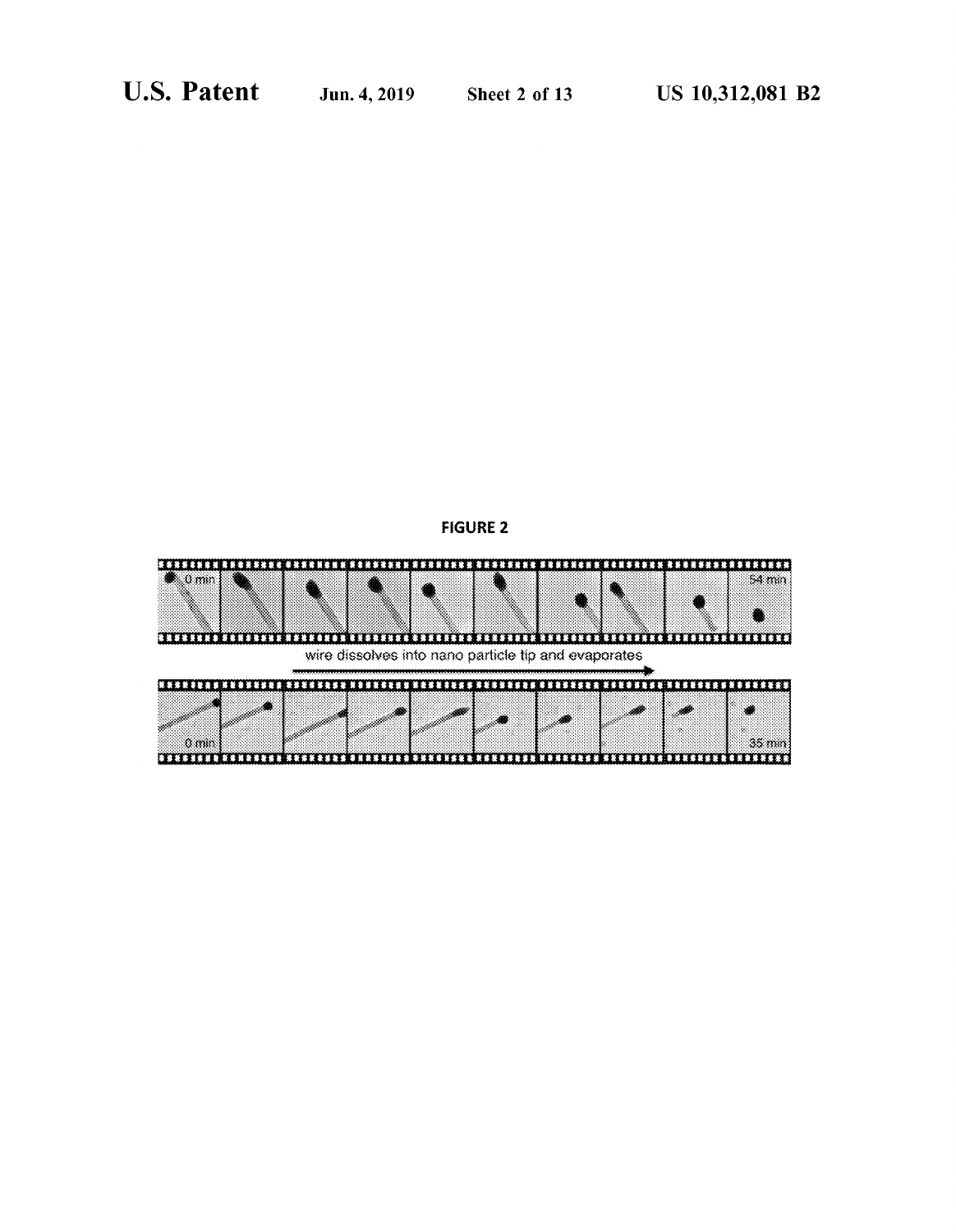

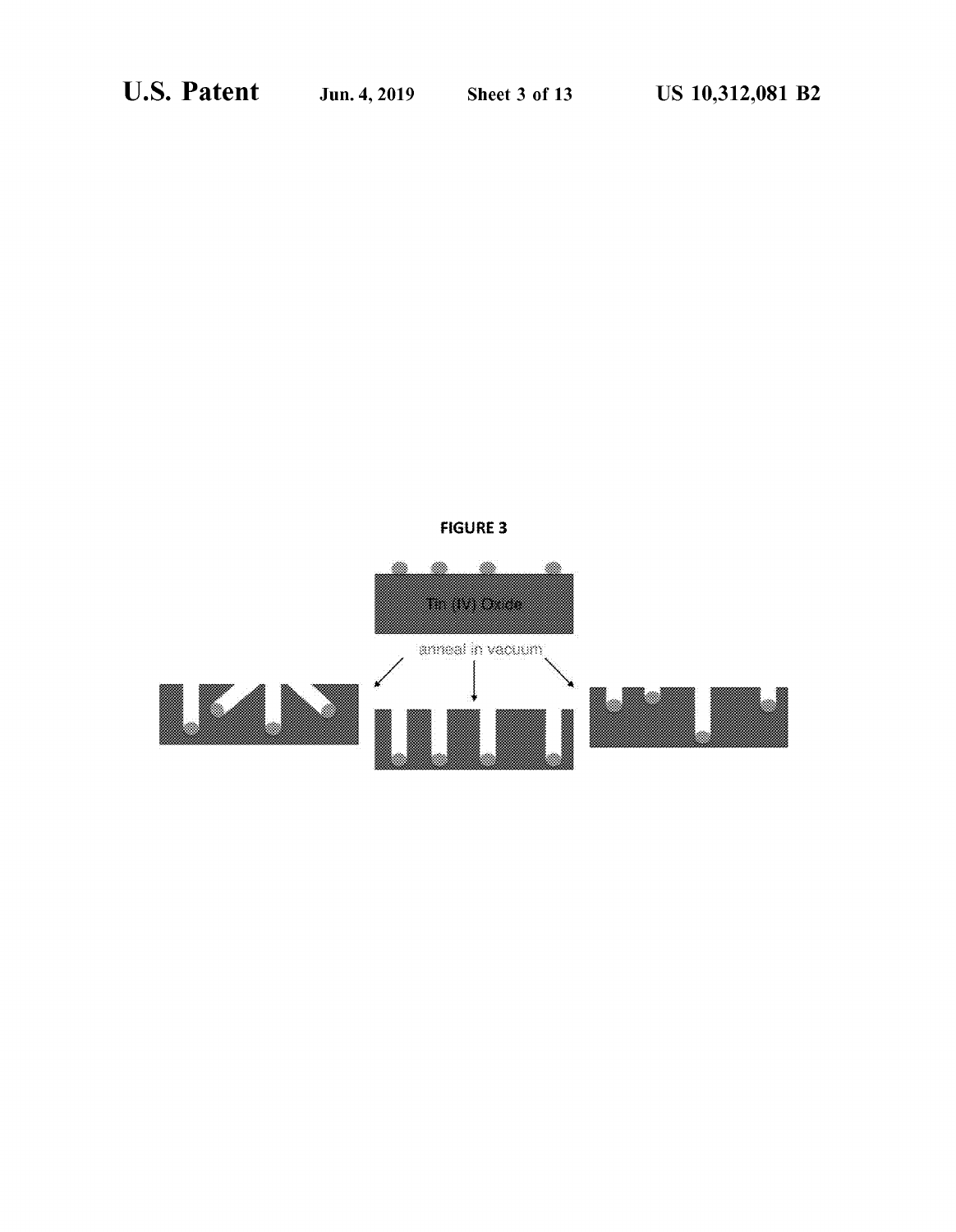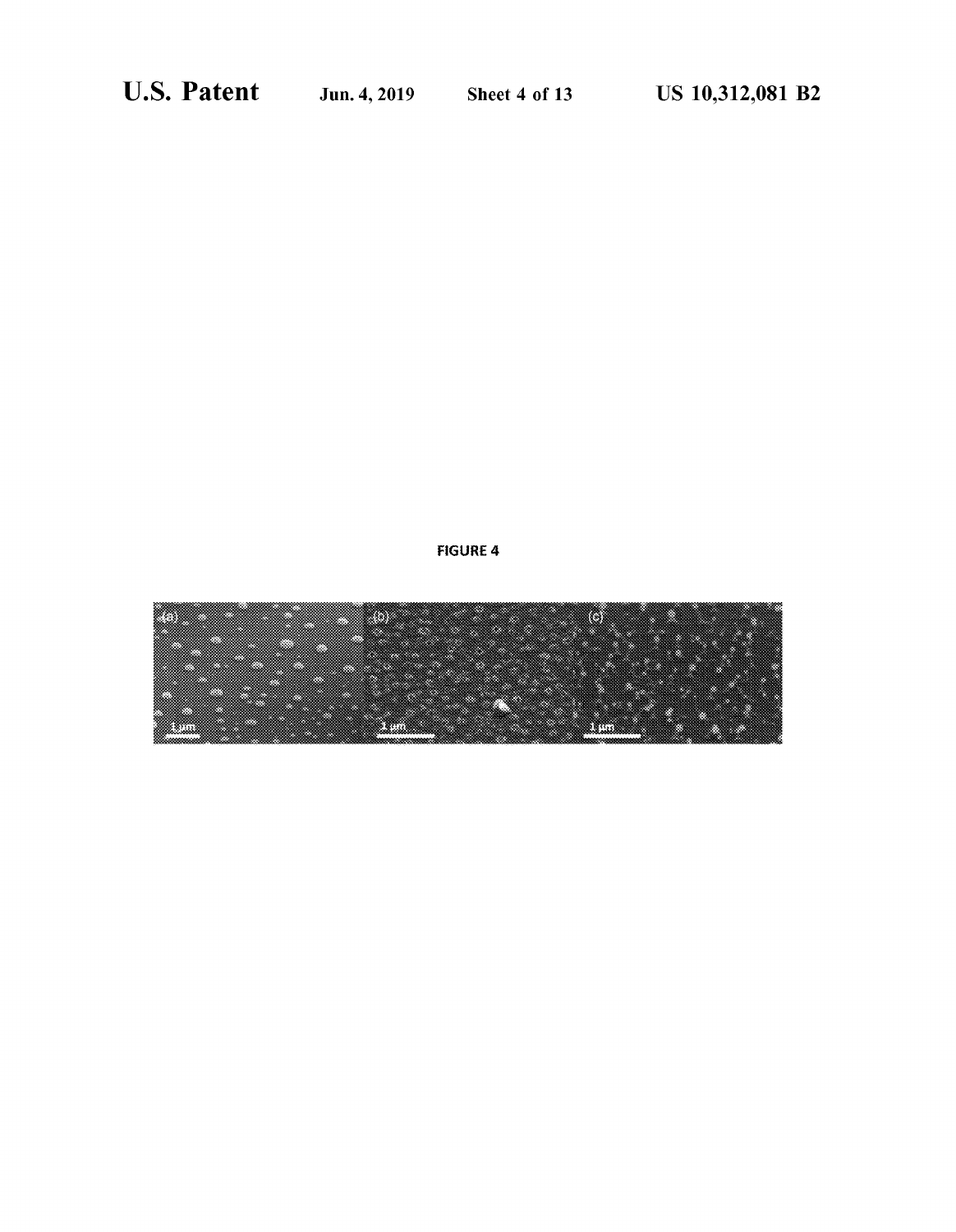

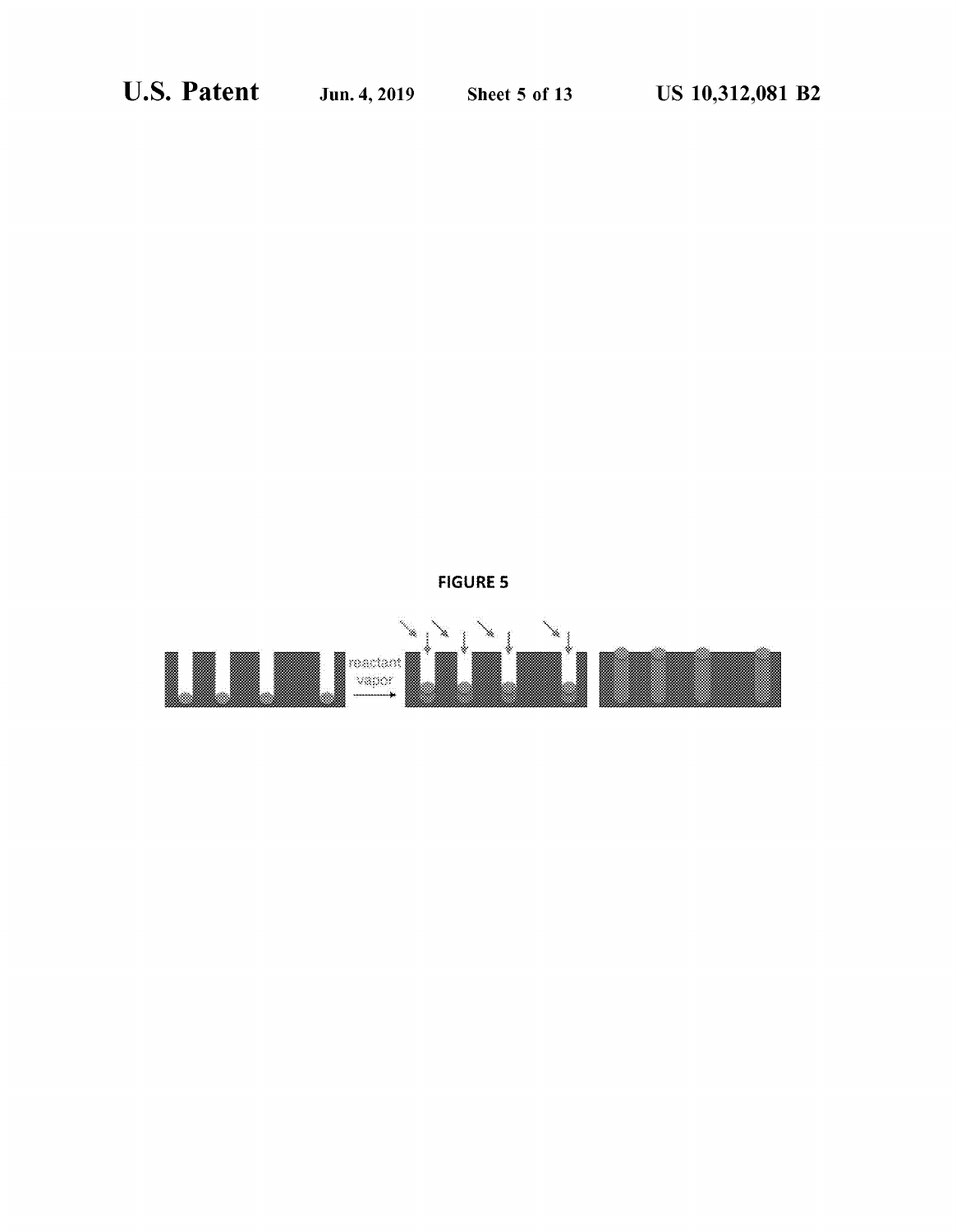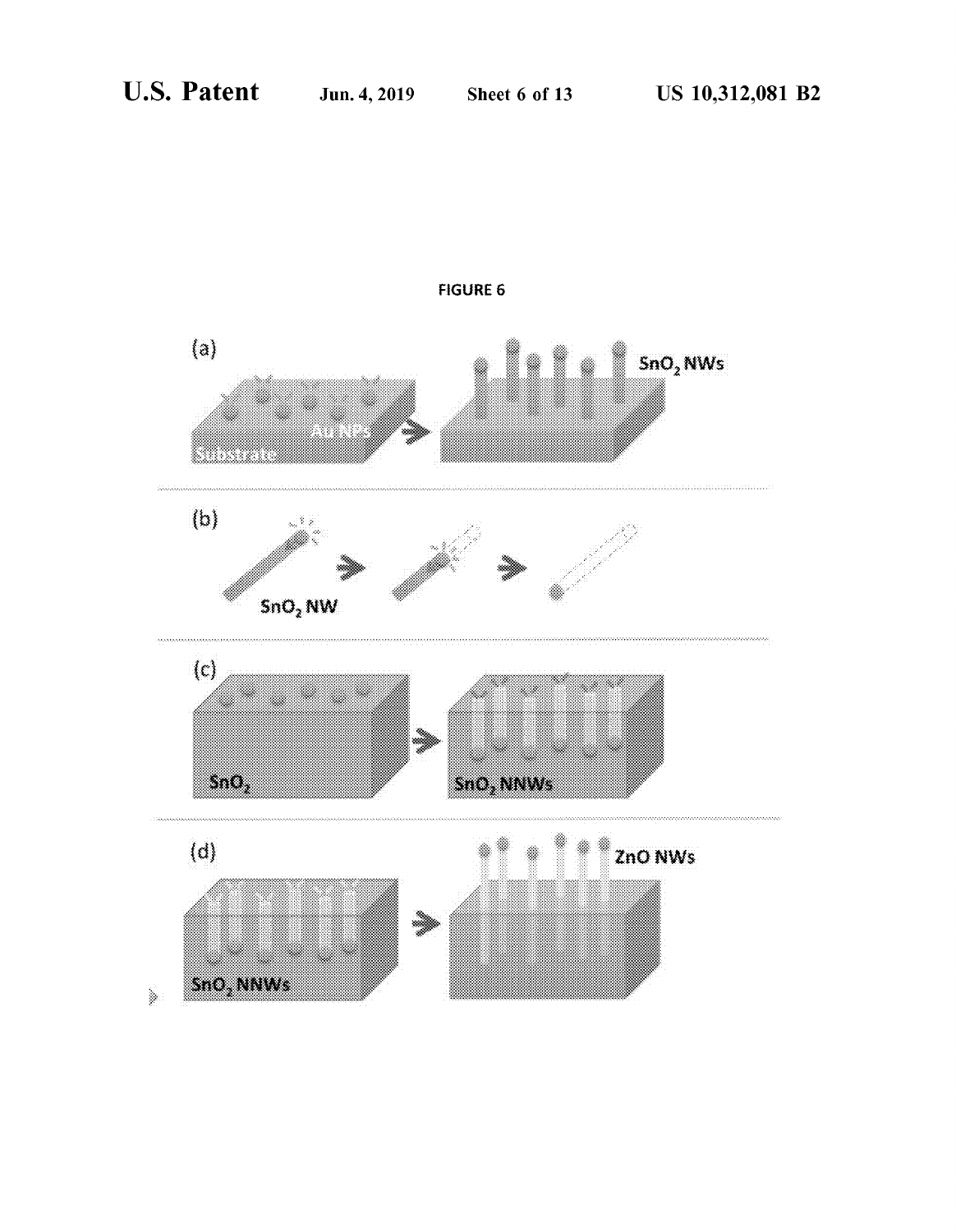

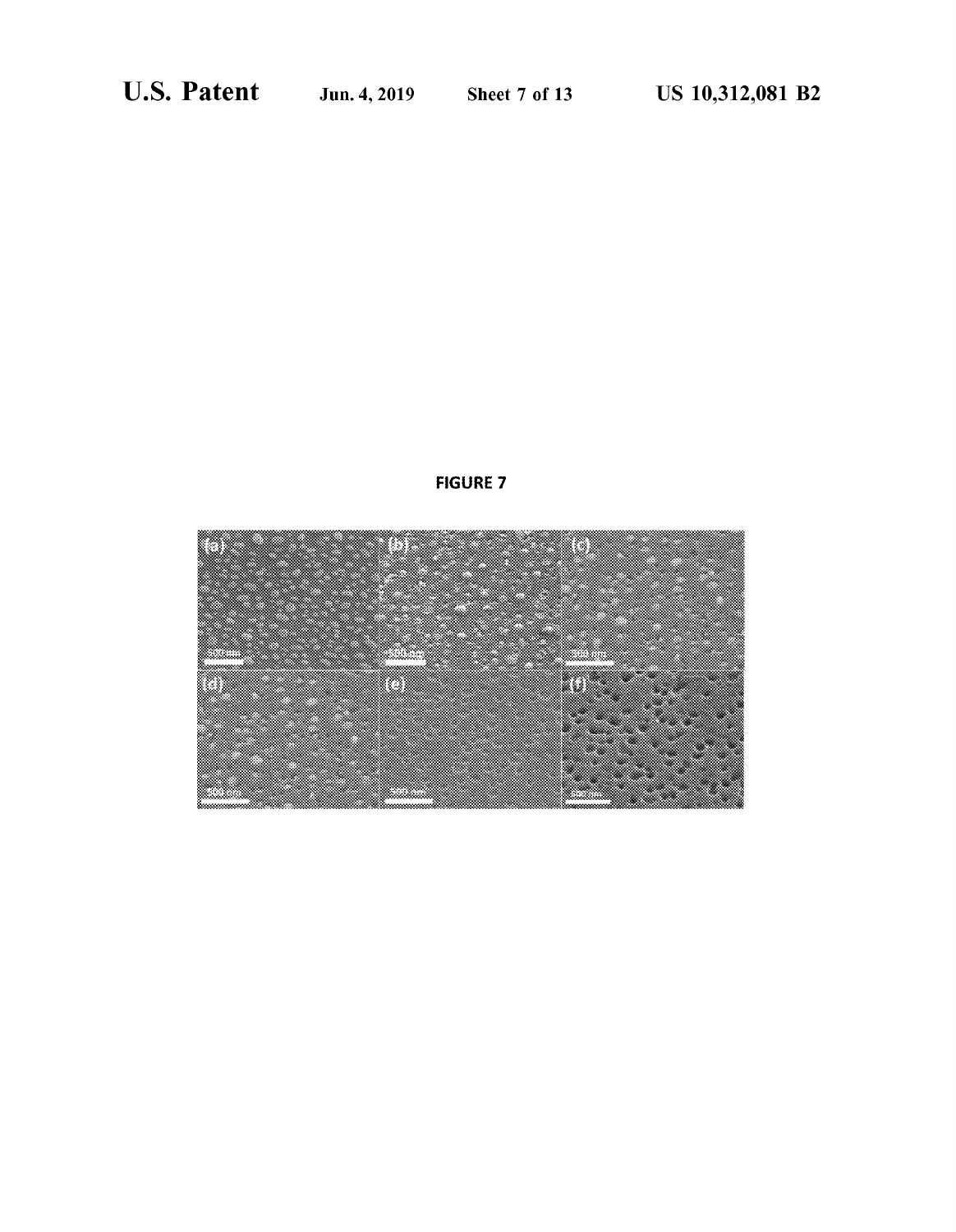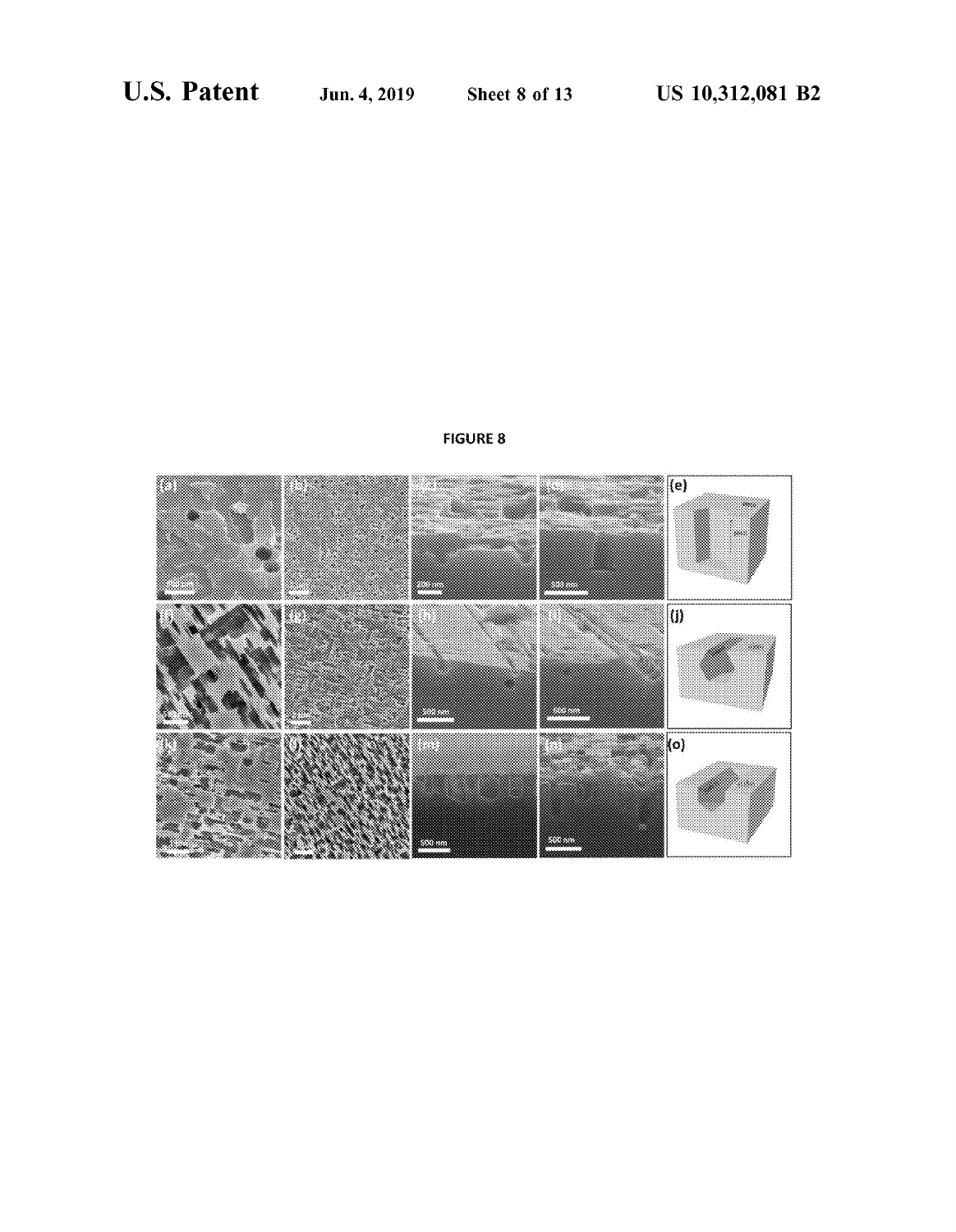

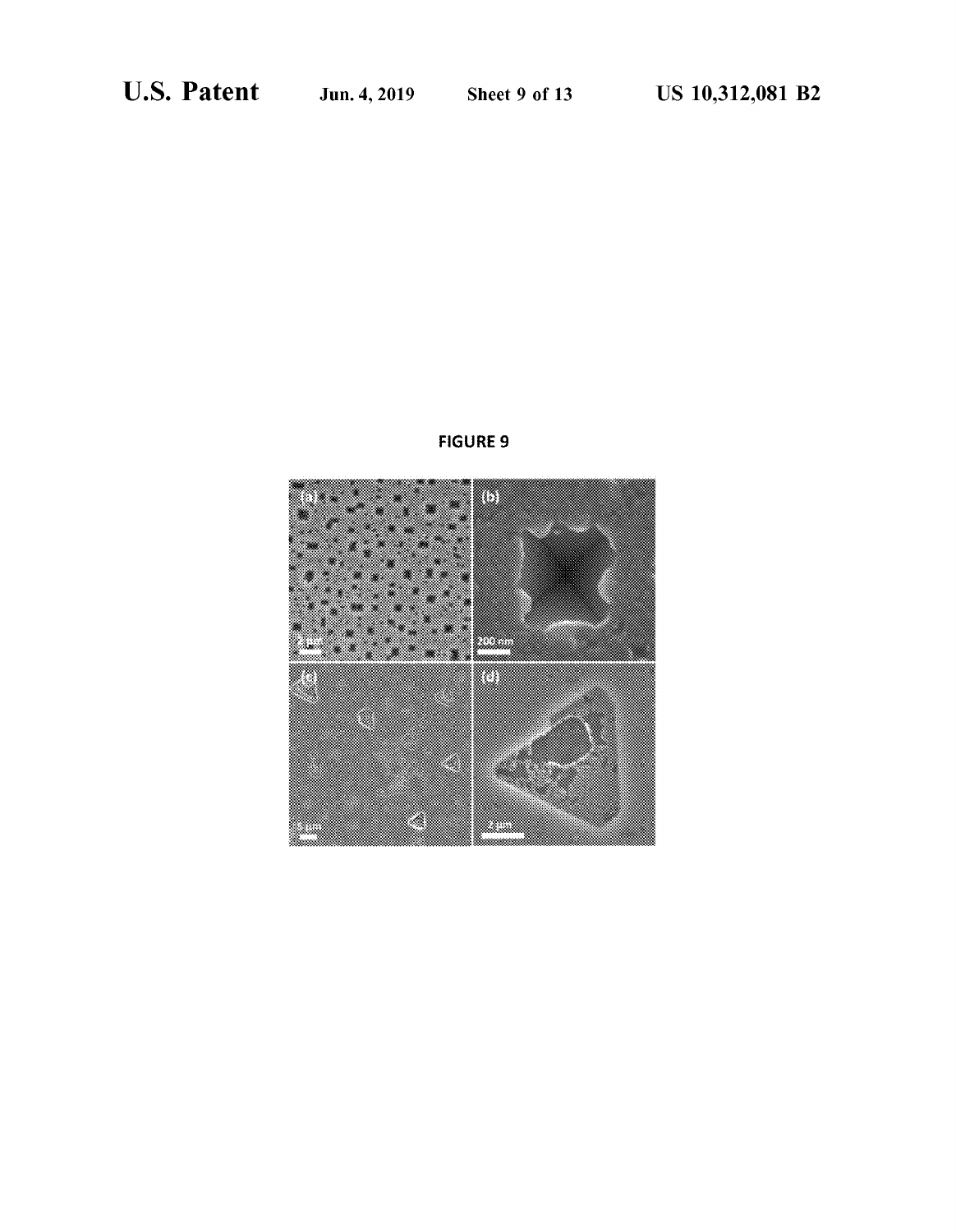

**FIGURE 10**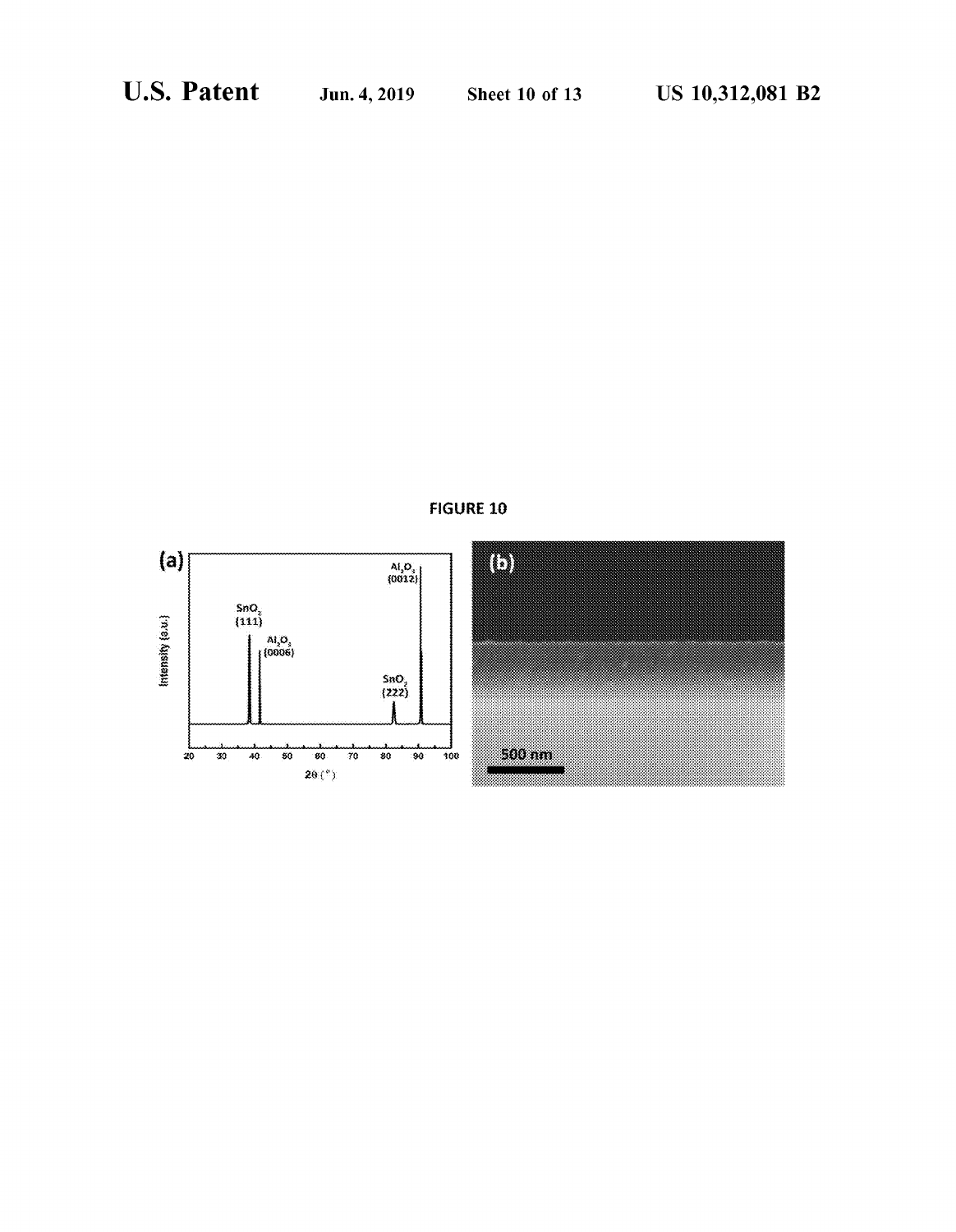

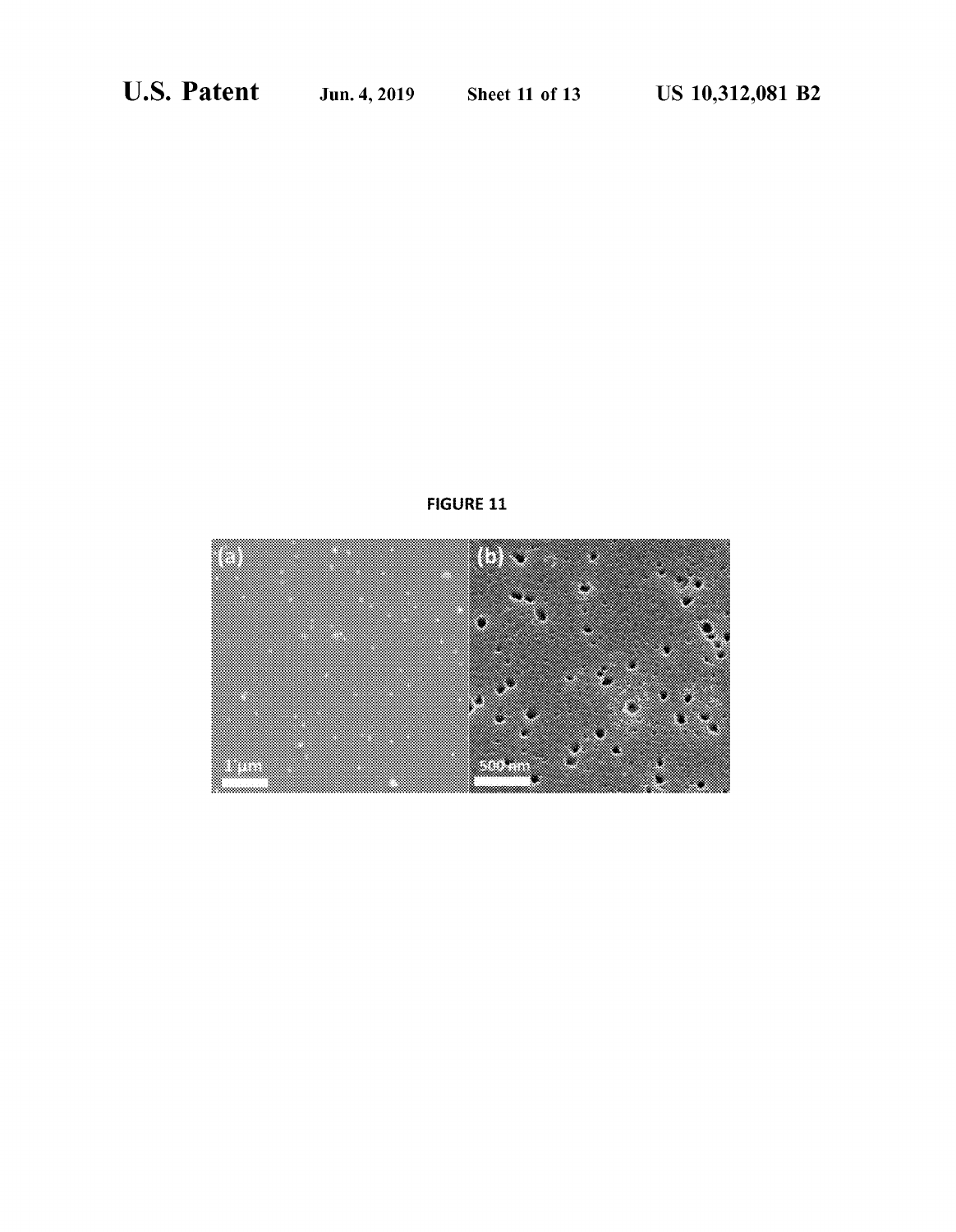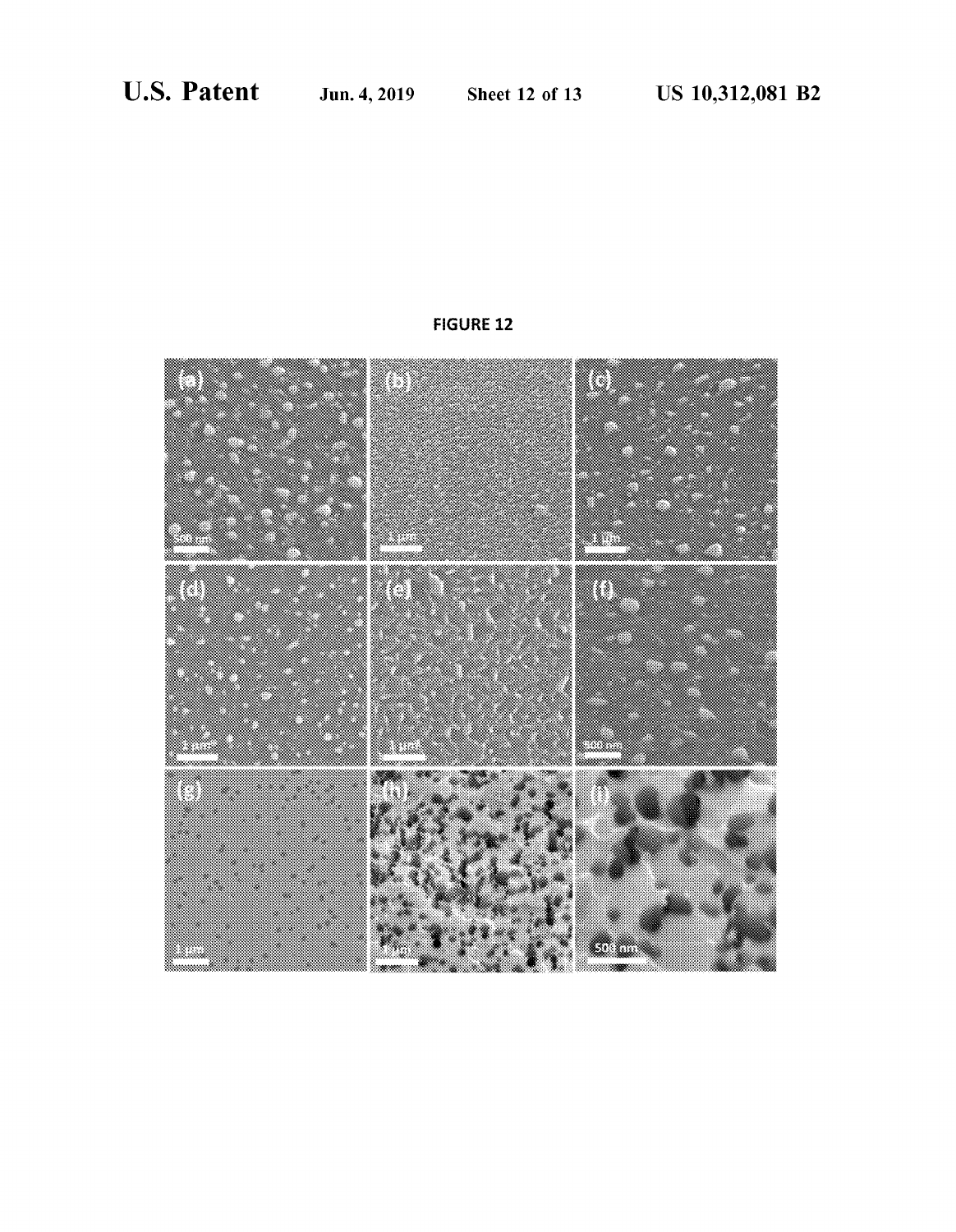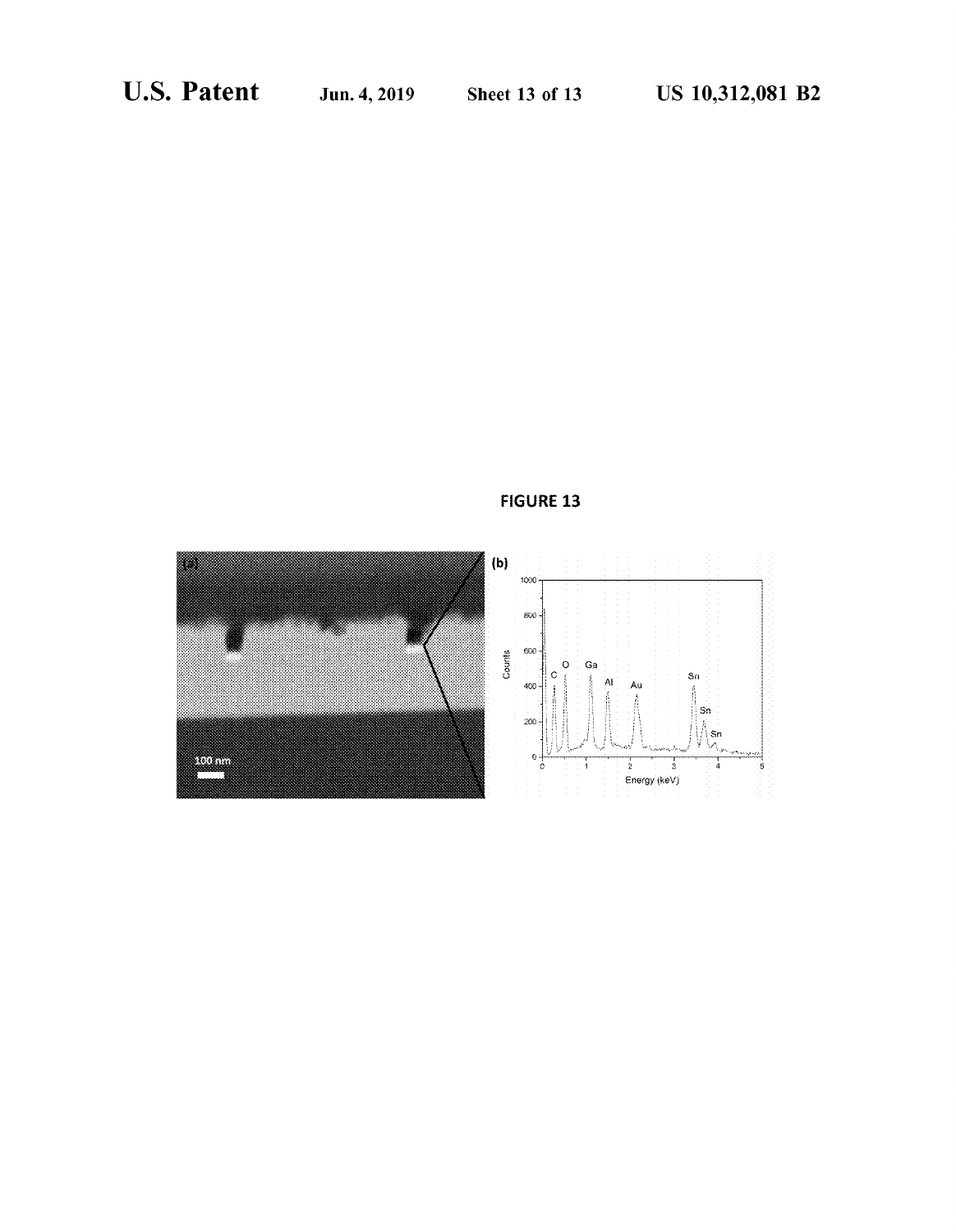### **SYNTHESIS OF METAL OXIDE SURFACES AND INTERFACES WITH CRYSTALLOGRAPHIC CONTROL USING SOLID-LIQUID-VAPOR ETCHING AND VAPOR-LIQUID-SOLID GROWTH**

### RELATED APPLICATIONS

This application claims priority to U.S. Provisional Patent Application 62/362,810, filed Jul. 15, 2016, all of which is hereby incorporated by reference in its entirety.

### GOVERNMENT SUPPORT

This invention was made with government support from the National Science Foundation grant DMR-1455154. The govermnent may have certain rights in the invention.

### FIELD OF THE INVENTION

The present invention relates to a process for providing <sup>20</sup> nanowires within a crystalline matrix by the steps of first etching a recession within the matrix by solid-liquid-vapor etching with a nanodroplet and subsequential nanowire growth by vapor-liquid-solid growth with the same nanodroplet. 25

### BACKGROUND

Vapor-liquid-solid (VLS) growth and templated growth of nanowires (NWs) form two of the most widely used 30 approaches in the synthesis of nanowires, and convey very different and valuable advantages. VLS nanowire growth produces free-standing nanowires of extremely high quality-potentially single-crystalline, defect-free, and with a single unique growth direction which may isolate anisotro- 35 pie properties (Wagner et al. Journal of Applied Physics 35: 2993 (1964); Wu et al. J. Am. Chem. Soc. 123: 3165 (2001); Lu et al. Nat. Mater. 6: 8411 (2007)). The disadvantage to VLS lies in constructing useful networks or devices from such high-quality components, since aligning them or  $40$ arranging them in an ordered way with respect to each other is extrememly challenging (see, Emerging Research Materials, International Technology Roadmap for Semiconductors, 2013). Growing nanowires instead using a template conversely produces well-organized components, but dispersed in an array which has material limitations; the arrays produced by templating are typically have little to no control of the crystallography of the NW-template interface, and wires which are grown in templates are often polycrystalline (Zhang et al. Chem. Mat. 11: 1659 (1999); Sauer et al. J. 50 Appl. Phys. 91: 3243 (2002); Sander et al. Adv. Mater. 14: 665 (2002); Shingubara et al. Journal of Nanoparticle Research 5: 17 (2003)). In both of these approaches much focus has been directed towards the quality and alignment of the NW components, yet similar control of the template 55 crystallography is not attempted, with the result that the functional potential of the template material itself, as well as the NW-template interface is largely neglected. Since the NW-template interfacial area can be vast, and since the functionality of composite materials depends critically on 60 the nature of the interface, this represents exciting unrealized potential.

### SUMMARY OF THE INVENTION

The present invention provides a method for synthesizing a nanocomposite of aligned nanowires within a crystalline

matrix. The methods comprises the steps of depositing at least two metal nanodroplets on a surface of the crystalline matrix; etching a negative nanowire into the surface of the crystalline matrix by solid-liquid-vapor etching with the 5 metal nanodroplets; and filling the negative nanowire by vapor-liquid-solid growth with a reactant vapor and the metal nanodroplets to form a nanowire. The method of the present invention may optionally include removing the metal nanodroplets following growth of the nanowire.

The method may be performed with varying materials. For example, the metal nanodroplets utilized may be comprised of any metal. In some instances, the metal may be selected from gold, gallium, silver, copper and platinum. Similarly, the crystalline matrix material can be selected from SnO<sub>2</sub>, ZnO, MgO, Ga<sub>2</sub>O<sub>3</sub>, TiO<sub>2</sub>, In<sub>2</sub>O<sub>3</sub>, Fe<sub>2</sub>O<sub>3</sub>, Fe<sub>3</sub>O<sub>4</sub>, CdO,  $\gamma$ -Al<sub>2</sub>O<sub>3</sub>, CaO, NiO, MnO, Eu<sub>2</sub>O<sub>3</sub>, and Sm<sub>2</sub>O<sub>3</sub>.

The reactant vapor can be selected from known material identified as capable for growing traditional nanowires. For example, the reactant vapor may contain a group IV or group 14 element, a III-V material or a II-VI material. In some instances, the reactant vapor may be selected from  $SnO<sub>2</sub>$ , ZnO, MgO, Ga<sub>2</sub>O<sub>3</sub>, TiO<sub>2</sub>, In<sub>2</sub>O<sub>3</sub>, Fe<sub>2</sub>O<sub>3</sub>, Fe<sub>3</sub>O<sub>4</sub>, CdO<sub>2</sub>  $\gamma$ -Al<sub>2</sub>O<sub>3</sub>, CaO, NiO, MnO, Eu<sub>2</sub>O<sub>3</sub>, and Sm<sub>2</sub>O<sub>3</sub> and the elements of which these compounds are comprised.

The methods of the present invention also allow for varied direction of etched negative nanowire. In some instances, the etched negative nanowire may be etched vertically with respect to the surface of the crystalline matrix. In other embodiments, the etched negative nanowire may be etched horizontally along the surface of the crystalline matrix. In further embodiments, the etched negative nanowire is etched at an angle with respect to the surface of the crystalline matrix.

The methods of the present invention allow for controlled nanowire growth within and beyond the etched negative nanowire. In some embodiments growth of the nanowire may continue such that the resulting nanowire protrudes above the surface of the crystalline matrix. In other embodiments, growth of the nanowire may be discontinued such that the nanowire only partially fills the negative nanowire.

### BRIEF DESCRIPTION OF THE DRAWINGS

FIG. **1** shows an overview of the integrated SLV-VLS 45 mechanisms

FIG. **2** shows SLY-dissolution of individual Au-tipped VLS-grown NWs during heating in situ in the TEM. Protochips E-chip substrates maintain entire sample (containing the full wire and gold particle) at a constant controlled temperature. (a) Pure  $SnO<sub>2</sub> NW$ ; (b) In-doped  $SnO<sub>2</sub> NW$ .

FIG. **3** shows a cartoon illustrating SLY-etching of negative NWs by Au nanodroplets into  $SnO<sub>2</sub>$ . Different scenarios are depicted for which negative wire growth proceeds along equivalent but non-parallel directions (left), parallel and with equal growth rates (center), and parallel but with differing kinetics for individual wires (right).

FIG. **4** shows SEM micrographs of dual SLV-etching-VLS-growth of  $SnO<sub>2</sub>/ZnO$  nanocomposites, (a) Polycrystalline thin films of  $SnO<sub>2</sub>$  (verified as phase-pure rutile by XRD) with Au nanodroplets deposited on the surface, (b) Same substrate after annealing at 700 C and  $10^{-6}$  Torr, showing cavities in the film, and no visible Au droplets and (c) Au droplets have re-emerged at the tips of ZnO NWs, having catalyzed NW growth from within the  $SnO<sub>2</sub>$  etched 65 cavities.

FIG. 5 shows SLV-etched SnO<sub>2</sub> template with residual Au nanodroplets is placed in the CVD furnace in the role of VLS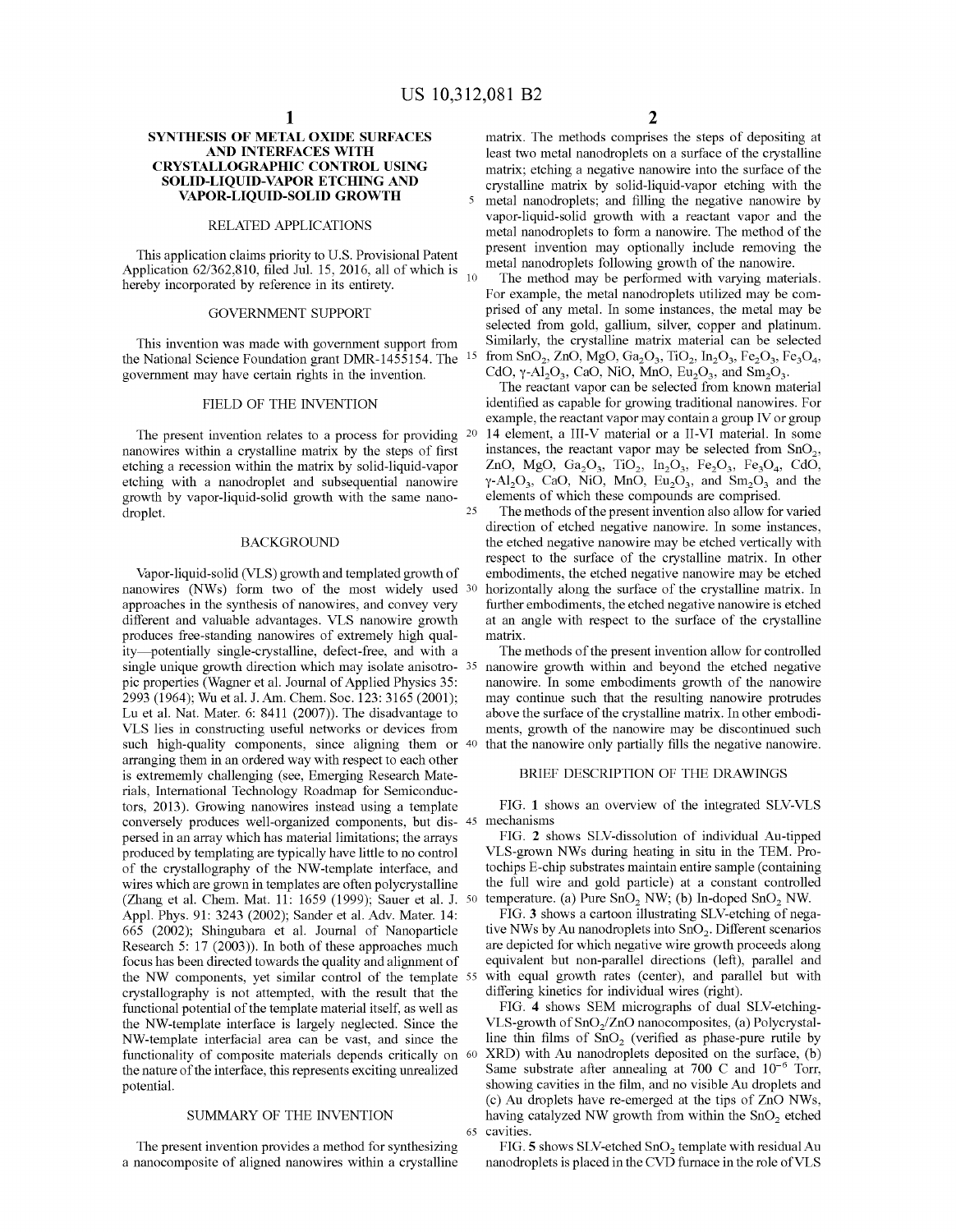substrate. ZnO reactant powder undergoes sublimation and the vapor is carried through the furnace where it undergoes VLS-growth of ZnO NWs, within the SnO<sub>2</sub> pores, catalyzed by the Au droplets.

FIG. 6 shows a cartoon depicting (a) VLS growth of SnO<sub>2</sub> 5 nanowires, (b) SLV dissolution of a single  $SnO<sub>2</sub>$  nanowire, (c) SLV creation of negative  $SnO<sub>2</sub>$  nanowires, and (d) VLS growth of ZnO nanowires from negative  $SnO<sub>2</sub>$  nanowire arrays.

FIG. **7** shows SEM images of the SLY process. (a-c) Gold nanoparticles on SnO2 epitaxial thin-film after annealing under high vacuum at 900° C. for (a) 0 min; (b) 30 min; and (c) 60 min. (d-f); Gold nanoparticles on a SnO2 epitaxial thin-film after annealing under high vacuum for 60 min at (d) 900° C.; (e) 925° C.; and (f) 950° C.

FIG. **8** shows SEM images of gold nanoparticle etched ZnO substrates with different orientations upon annealing at  $1000^{\circ}$  C. for 30 min. (a-d), (f-i) and (k-n) are SEM images of (0001), (1T00) and (11 $\overline{2}0$ ) ZnO substrates respectively, with 2 top view images and 2 cross-section view images 20 each case. (e), (j) and (o) show cross-sectional diagrams of the expected shape of a [0001]-oriented NNW.

FIG. **9** shows SEM images of gold nanoparticle etched (001) Si substrate (a, b) and (111) Si substrate (c, d).

FIG. **10** shows characterization of SnO<sub>2</sub> on  $A1_2O_3$  thin 25 film. (a) XRD pattern, and (b) SEM image of the substrate cross section.

FIG. **11** shows SEM images of (1000) ZnO substrate deposited with 50 nm gold NPs. (a) Before and (b) after etching at 1000° C. for 1 h in vacuum.

FIG. **12** shows SEM images of gold nanoparticle etched (0001) ZnO substrates upon annealing at 800° C. (a-c), 900° C. (d-f) and 1000° C. (g-i) for 1 hour in high vacuum.

FIG. 13 shows Cross-section SEM image of SnO<sub>2</sub> thin film etched with 8 nm thickness of Au at  $950^{\circ}$  C. for 1 h (a), 35 and EDS spectrum for the bright region at the bottom of the hole, showing the presence of gold (b).

### DETAILED DESCRIPTION

The present invention provides a method for introducing a nanowire within a crystalline substrate. The method comprises etching into a top surface of a crystalline substrate with a nanodroplet or multiple nanodroplets by solid-liquidvapor (SLV) etching and then further using the nanodroplet 45 (s) within the resulting etched surface to fill the etched space by vapor-liquid-solid (VLS) growth. Growth may partially fill, completely fill or exceed beyond the etched space, such that a nanowire protrudes vertically from the surface of the substrate. The present invention combines solid-liquid-va- 50 por (SLY) etching to form a nanowire (NW) template within a crystalline substrate, with VLS growth to fill the template, such that both parts of the composite may have the high quality usually associated with VLS growth, and the highdegree of organization afforded by templating. The com- <sup>55</sup> bined approach offered by the present invention is significant because in combining SLY and VLS, control of the NW-template interface is achieved for the first time, essentially providing for "synthesizing" interfaces with specific chemistry, crystallography, and spacing.

VLS growth revolutionized the field of NW synthesis to the point that since its implementation in 1997 there was such a burgeoning of this field that today there now exists well over 26,000 such publications on NWs. In stark contrast however, very few have attempted combining VLS 65 growth with any templating method (Westwater et al. Jpn. J. Appl. Phys. Part 1-Regul. Pap. Short Notes Rev. Pap. 36:

**4** 

6204 (1997); Lew et al. J. Cryst. Growth 254: 14 (2003); Wang et al. Nano Lett. 4: 423 (2004); Fan et al. J. Cryst. Growth 287: 34 (2006)). While these few attempts at templating VLS NWs offer some control over their placement and alignment, the lack of crystallographic control of the template pores and their interfaces with the NWs severely limits the ability to fully exploit the underlying solid state chemistry in the synthetic processes. The present invention is fundamentally different from previous templating work, in that using the SLV mechanism in the creation of the template conveys the same exact advantages to the template that the VLS-mechanism does to NW growth--namely, the ability to create well-defined defect-free pores with a single catalyst at the base of each pore such that a single NW may grow within

### Materials

it.

30

The present invention utilizes a nanodroplet or at least two nanodroplets or more on the surface of a crystalline substrate. The nanodroplet is utilized to etch into the surface of the crystalline substrate by solid-liquid-vapor (SLY) etching. The nanodroplet, then within the etched area in the crystalline substrate is utilized to catalyze NW growth and fill the etched voided area by vapor-liquid-solid (VLS) growth techniques. Those skilled in the art will appreciate that controlling the VLS reaction allows for partial filling of the etched space, complete filling of the etched space or even nanowire growth beyond the surface of the crystalline substrate.

The present invention utilizes an interface between a crystalline substrate and a nanodroplet to both allow for dissolution of the crystalline substrate to etch the negative nanowire space and to provide for controlled nanowire formation from a reactant vapor. The crystalline substrate and the reactant vapor may be selected from a group IV or group 14 element, a III-V material or a II-VI material (see, e.g., Barth et al., *Progress in Materials Science* 55: 563-627, 2010). The crystalline substrate or reactant may be silicon, a silicon alloy or a metal oxide. Examples of metal oxides 40 include, but are not limited to,  $SnO<sub>2</sub>$ ,  $ZnO$ ,  $MgO$ ,  $Ga<sub>2</sub>O<sub>3</sub>$ , TiO<sub>2</sub>, In<sub>2</sub>O<sub>3</sub>, Fe<sub>2</sub>O<sub>3</sub>, Fe<sub>3</sub>O<sub>4</sub>, CdO, y-Al<sub>2</sub>O<sub>3</sub>, CaO, NiO, MnO,  $Eu<sub>2</sub>O<sub>3</sub>$ , and  $Sm<sub>2</sub>O<sub>3</sub>$ .

The choice of material for the nanodroplet can be any material known to catalyze growth of the nanowire, for which the criterion is that the reactant can form a eutectic with the metal. Examples of materials suitable for a nanodroplet include gold, gallium, silver, copper and platinum.

The selected material for the nanodroplet should be compatible with the crystalline substrate selected. Examples of appropriate pairings include, but are not limited to, gold with  $\text{SnO}_2$ , ZnO, MgO, Ga<sub>2</sub>O<sub>3</sub>, TiO<sub>2</sub>, In<sub>2</sub>O<sub>3</sub>, Fe<sub>2</sub>O<sub>3</sub>, Fe<sub>3</sub>O<sub>4</sub>, CdO,  $\gamma$ -Al<sub>2</sub>O<sub>3</sub>, CaO, NiO, MnO, Eu<sub>2</sub>O<sub>3</sub>, Sm<sub>2</sub>O<sub>3</sub>; copper can be paired with ZnO, Si and SiGe; and gallium can be paired with  $SiO<sub>2</sub>$ , GaN, and GaAs.

SLY Etching

The present invention provides for etching the surface of a crystalline substrate to create a space for NW growth within the crystalline substrate. The process includes placing a nanodroplet on the surface of a crystalline substrate under 60 low pressure ( $\tilde{c}$ 10<sup>-5</sup> Torr or less) and high temperature (e.g 900-1000° C.). The temperature selected should be bounded by the eutectic temperature of the substrate reactant/catalyst alloy as a lower bound, and the decomposition/melting/ sublimation temperature of the substrate as an upper bound. The crystalline substrate then dissolves first by the solidliquid interface and then is removed at the liquid-vapor interface.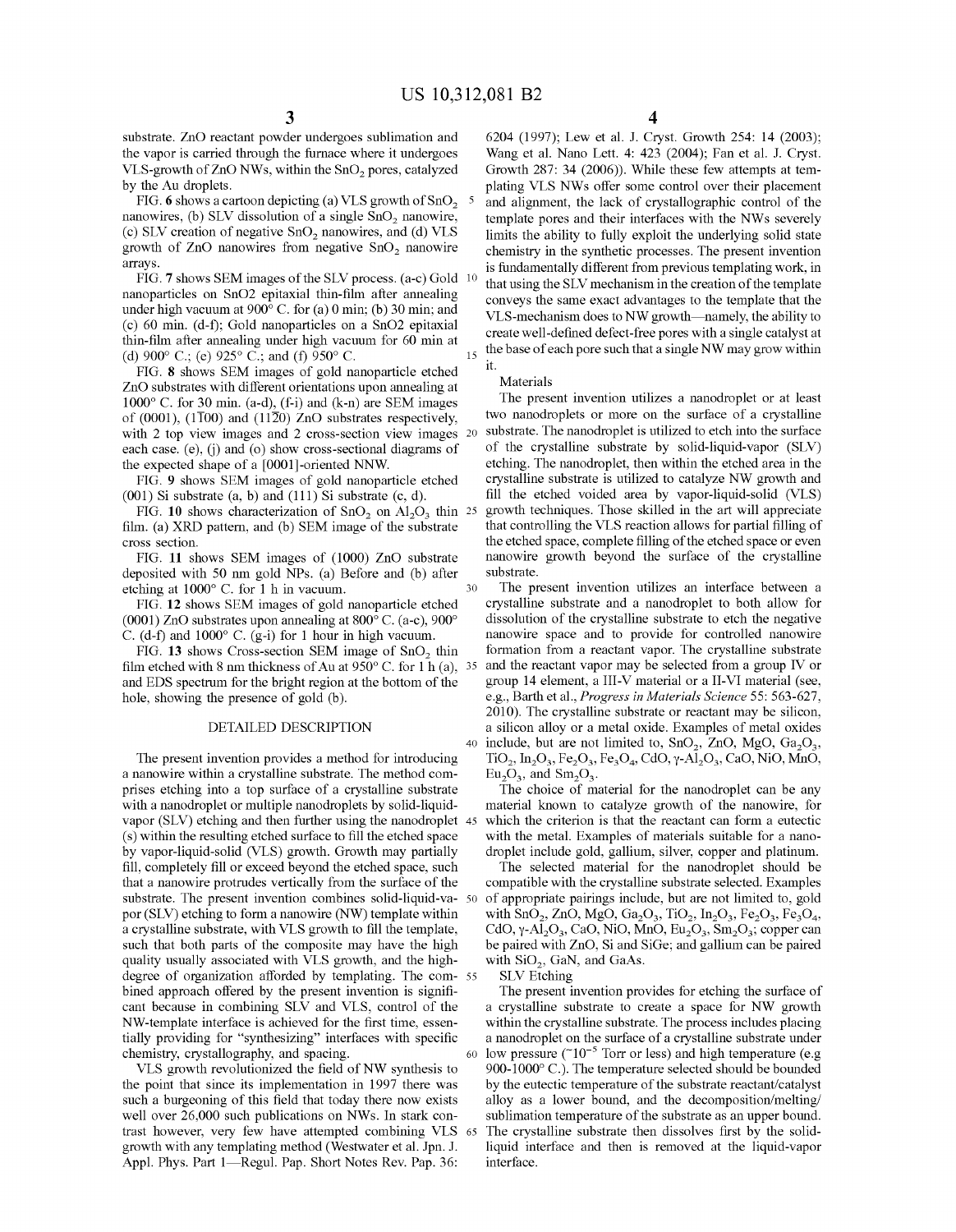Solid-liquid-vapor etching is a recently observed process (see, e.g., Wagner et al. J. Cryst. Growth 3 (1968); Toole et al. Appl. Phys. Lett. 93 (2008); Hui et al. Nano Lett. 15: 10 (2015)). It has been previously reported that metal catalyst nanodroplets catalyze a reverse of the YLS process, dubbed 5 solid-liquid-vapor (SLY) etching, in bulk single-crystals, in which the droplet etches a cavity or tunnel in soluble materials to form negative nanowires or whiskers. This process has been performed using gold droplets to etch negative whiskers in ZnS, CdS, GaAs, and GaP, and in a 10 self-catalytic mechanism using Ga droplets to etch negative NWs in GaN (Babasian et al. J. Mater. Sci 15: 1619 (1980); Givargizov et al. Journal of Elec. Materi. 9: 883 (1980); Kim et al. J. Cryst. Growth  $324: 119(2011)$ . In all of these cases, the metal catalyst followed a single unique direction, or set 15 of related directions through the crystal, forming negative whiskers/wires with diameters defined by the droplet diameter. At the completion of etching the catalyst resides in the depth of the pore.

SLY has also demonstrated dissolution of a formed 20 nanowire, such that a catalyst will cause dissolution of a grown nanowire. FIG. **2** shows observed SLY dissolution of freestanding NWs (the process was periodically halted to collect compositional analysis data from the metal catalyst droplet). This data demonstrates the feasibility of performing SLY etching on an oxide material across a range of compositions (in this case pure- and In-doped-SnO<sub>2</sub>).

YLS NW Growth

The YLS growth technique is the method of choice for the synthesis of a vast range of single-crystalline NWs, since 30 YLS synthesis is an effective method of controlling nanowire diameter during growth, via the size of the metal catalyst particle, and results in wires with easily controlled lengths and high-crystallinity (Wu et al. J. Am. Chem. Soc. 123: 3165 (2001); Wagner et al. Appl. Phys. Lett. 4: 89 (1964); Lu et al. Appl. Phys. 39: R387 (2006)). For single elements, the growth process can be divided into three main steps: first, a precursor containing the element is cracked at the surface of a liquid catalyst droplet, usually gold, and the element is incorporated into the catalyst. In the second step, it quickly diffuses through the droplet to (what will become) the solid-liquid interface, and the droplet supersaturates (Schmidt et al. Advanced Materials 21: 2681 (2009); Schmidt et al. Chem. Rev. 110: 361 (2010)). At sufficient supersaturation, the element crystallizes out in the third step 45 of the mechanism to form a nanowire whose diameter depends on the initial droplet size. The YLS growth system is thus governed by three critical interfaces (vapor-liquid, liquid-solid, and solid-vapor), and their specific functions may vary considerably depending on factors such as the partial pressures and chemical concentrations of the species on either side of each interface. The process is similar when it is extended to materials containing more than one element, such as the transition metal oxides, though the mechanism at each interface may increase in complexity. For example, the 55 role of oxygen and the interface at which it is incorporated introduces an additional key variable to the process (Wang et al. Solid State Comm. 130: 89 (2004); Sun et al. J. Phys. D: Appl. Phys. 37: 409 (2004); Hseih et al. Nano Lett. 8: 3081 (2008); Lim et al. Semicond. Sci. Technol. 27: 035018 (2012)).

Combined SLY and YLS Method for Negative NW Growth in Elemental and Chalcogenide Materials

The present invention provides a method that combines SLV with VLS to provide NW growth within a crystalline 65 substrate. Though the YLS mechanism is used widely to synthesize NWs from the surface of a variety of materials

**6** 

both simple and complex, the process has been limited to nanowires extruding from the surface. SLY etching has been demonstrated only a handful of times with the semiconducting materials ZnS, CdS, GaAs, GaP, and GaN; thus, the generalizability of negative NW growth has not yet been demonstrated (Givargizov et al. J. Cryst. Growth 37: 140 (1977); (Babasian et al. J. Mater. Sci 15: 1619 (1980); Givargizov et al. Journal of Elec. Materi. 9: 883 (1980); Kim et al. J. Cryst. Growth 324: 119 (2011)). More importantly, no one has demonstrated that metals that catalyze the YLS growth of a nanowire will also catalyze the SLY dissolution of the same material (FIG. **3).** The present invention thus establishes a paradigm for translating YLS growth into SLY

FIG. **4** below shows data demonstrating the successful deposition of polycrystalline SnO<sub>2</sub> thin films, and their subsequent etching by gold nanoparticles, consistent with the described methods herein. When the substrate is annealed at a temperature insufficient to SLV-dissolve  $SnO<sub>2</sub>$ NWs, the gold particles form droplets on the substrate surface, but remain static (FIG. **4,** left); similar results are found when the substrate is annealed at an appropriate temperature and pressure, but with gold deposited directly onto  $\text{SiO}_x$  with no  $\text{SnO}_2$  film. If, however, the film is raised to similar temperatures and pressures as used in the dissolution of  $SnO<sub>2</sub>$  wires, the gold particles are no longer visible and cavities clearly form in the film (FIG. **4,** center). Similar experiments on single crystals of Si, ZnO, and SnO<sub>2</sub> show successful SLY etching, and unique growth directions, again consistent with the present invention.

Although the use of templating to align NWs has been previously attempted, the functionality of these systems depends entirely on the NW components of the composite. Despite the fact that the template forms an integral part of the composite, the potential of the template and the NWtemplate interfaces to convey functionality to the system has never been suggested or tested. The present invention provides a way to control the crystallinity, morphology, and functionality of not only the NW components in a template system, but of the whole composite, by utilizing metal nanoparticle catalysis for the production of both constituents. The present invention, in part, has identified that a metal known to catalyze the YLS growth of nanowires of one material, and the SLY etching of pores within a second material may be used for both purposes in successive steps. Using materials known to perform each of these functions individually, the present invention provides a two-step synthesis of the composite, using the first step (SLY etching) to produce a substrate for the second step (NW growth). Direction of a VLS grown NWs from NNWs may further be changed when freestanding, driven by the interfacial energy minimization, rather than considering typically surface energy for free standing VLS grown NWs. In this way the interplay between the crystallography of freestanding NWs, negative NWs, and embedded NWs can be controlled.

In performing the present invention, first performed is SLY etching to produce porous templates with high-quality crystalline facets. As a result of this etching step, metal catalyst particles or nanodroplets reside at the bottom of each generated nanopore or etched space, similar to a traditional YLS substrate, except that the metal is embedded within the template (FIG. **5,** left). In the second step we place this substrate within the CYD furnace in a typical YLS set-up, with NW starting material in the central hot region of the furnace, and the SLV-etched template downstream at a cooler position optimum for NW growth. SLY etching step may be controlled by: the position/size/shape of metal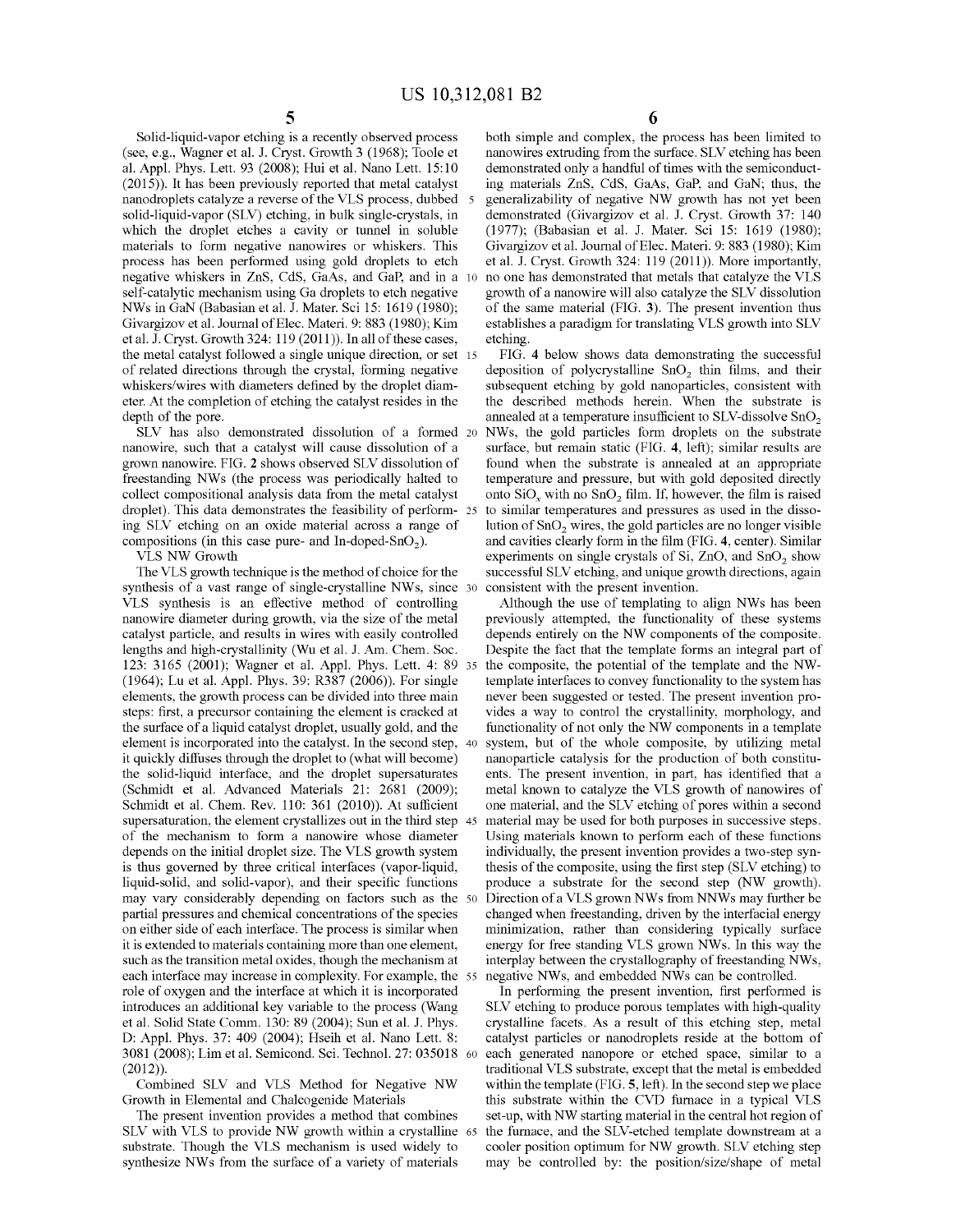nanoparticle; temperature of furnace; pressure of the reaction chamber; reaction time; strain applied to the substrate; crystallinity and crystal orientation of substrate. SLY etching may be directed horizontally along the surface of the crystalline substrate, vertically down into the substrate or at 5 angle between. VLS growth step may be controlled by: the depth/width/shape/spacing of "negative nanowires" during SLY; terminating crystal facets of the negative nanowires; growth temperature; growth pressure; reaction time; external applied stimuli such as electric or magnetic field; wetting <sup>10</sup> of molten catalyst metal on walls of negative nanowire; and lattice matching of nanowire crystal to negative nanowire.

Those skilled in the art will appreciate that other etching approaches may be utilized as long as a nanodroplet remains  $_{15}$ at the base of the etched space. Such applicable etching substitutes include Dry Etching (Physical etching (sputter etching); chemical (plasma) etching; reactive ion etching; deep reactive ion etching), and Wet Etching.

FIG. 4 above shows data which demonstrates the viability 20 of the present invention, using a single gold catalyst particle to first form cavities via SLY etching, and subsequently grow NW s of a second material via VLS growth. In the first step (FIG. **4,** center), cavities are etched and the gold nanoparticles are not visible, residing at the bottom of a 25 negative NW within the  $SnO<sub>2</sub>$  thin film crystalline substrate. In the second step (FIG. **4,** right), the same etched substrate has been utilized as-grown, as a substrate for VLS growth of ZnO NWs. The gold particles are once again visible, having re-emerged from the  $SnO<sub>2</sub>$  film, and now reside at the tips of 30 the ZnO NWs, which have been allowed to grow long enough to emerge clear from the substrate.

### EXAMPLES

### Ex. 1: Solid-Liquid-Vapor Synthesis of Negative Metal Oxide Nanowire Arrays

Single-crystalline nanowire (NW) syntheses comprise a vast body of research, in no small part because such an approach can produce materials with well-defined, crystalline surfaces which are identical in structure and function from wire to wire. (Cui et al. *Appl. Phys. Lett.* 2001, 78 (15), 2214-2216; Wang et al. *J. Am. Chem. Soc.* 2002, 124 (12), 2880-2881; Kempa et al. J. *Am. Chem. Soc.* 2013, 135 (49), 18354-18357; Cho et al. *Nano Lett.* 2014, 14 (6), 3321- 3327 .) In large (bulk) quantities, the large surface-to-volume ratios of nanomaterials translate to very large, functional, surface areas. For anisotropic materials such as nanowires, growing them in large arrays has created further interest, since in this architecture the surfaces presented may be aligned, and very closely spaced, making them attractive for incorporation into working devices. (Wallentin et al. *Science*  2013, 339 (6123), 1057-1060; Qiu et al. *Nanoscale* 2013, 5 (8), 3245; Jiang et al. *Angew. Chem. Int. Ed.* 2014, 53 (47), 12855-12859; Xia et al. *RSC Adv.* 2012, 2 (5), 1835.) In the usual case an array of NWs is fabricated by growing from within a (usually amorphous) template (which is subsequently dissolved), or from a patterned array of metal catalyst particles. (Kumar et al. *Dalton Trans.* 2014, 43 (15), 5713; Bograchev et al. *Electrochimica Acta* 2013, 96, 1-7; Yao et al. *Nanoscale Res. Lett.* 2015, 10 (1); Grote et al. *Appl. Phys. Lett.* 2014, 104 (5), 053904; Jafari Jam et al. *Nano Lett.* 2015, 15 (1), 134-138; Jensen et al. *Nano Lett.*  2004, 4 (10), 1961-1964.) The resulting wires are therefore freestanding, with no precise relationship to, or interaction with, one another.

**8** 

An alternate approach to creating a similar array of surfaces is instead to embed an array of negative nanowires (NNWs), or pores, within a single-crystalline matrix. Several attempts have been made to create such materials with high aspect ratio pores, or NNWs, including dry etching methods, metal assisted chemical etching, and solid-liquidvapor etching. Dry etching methods such as reactive ion etching are used widely, both industrially and for research. (Schmitt et al. *Nano Lett.* 2012, 12 (8), 4050-4054; Choi et al. J. *Am. Chem. Soc.* 2004, 126 (22), 7019-7025; Whitney et al. *Nano Lett.* 2004, 4 (8), 1507-1511; Tan et al. J. *Phys. Chem. B* 2005, 109 (22), 11100-11109.) In this approach, ions are produced from a reactive gas and accelerated with high energy, to collide and react (both physically and chemically) with a substrate. Though effective this leads to limited pore depths and correspondingly low aspect ratios, sidewall roughness induced by the ions, and can be expensive. In metal-assisted chemical etching, noble metals are used to induce local oxidation and reduction reactions under open circuit, in solution. This technique is mainly used for Si, and it remains a challenge to apply to other materials. (Brodoceanu et al. *Nanotechnology* 2016, 27 (7), 075301; Li et al. *Langmuir* 2015, 31 (44), 12291-12299; Liu et al. *Mater. Lett.* 2015, 139, 437-442; Um et al. *Sci. Rep.* 2015, 5, 11277; Yearn et al. *Adv. Funct. Mater.* 2014, 24 (1), 106-116; Li et al. *ACS Appl. Mater. Interfaces* 2014, 6 (1), 575-584; McSweeney et al. *Nano Res.* 2015, 8 (5), 1395- 1442; Asoh et al. *Electrochimica Acta* 2015, 183, 8-14)

One particularly elegant approach is to utilize metal catalyst droplets via the SLY mechanism. This approach employs a variation on the reverse of a typical VLS nanowire growth mechanism, in which a metal catalyst droplet catalyzes the growth of a single-crystalline NW from 35 vapor-phase reactants (FIG. **6(a)).** In an SLY dissolution process, diffusion from the solid into the metal suppresses the liquidus of the resulting solid solution, inducing the particle to melt. Continued diffusion into the now alloyed droplet continues, until supersaturation occurs and the reactant vapor leaves the particle at the liquid-vapor interface. If the driving forces—such as low pressure and/or a reactive chemical atmosphere-for the process are maintained, the metal droplet can be induced to etch the crystal. Schematics of this process are shown in FIG.  $6(b)$  for the SLV dissolution of an entire NW, and in FIG.  $6(c)$  for the SLV creation of NNW arrays as discussed herein.

In addition to the typical advantages associated with VLS nanowire growth, such as control over size of the NNW (via controlling the size of the catalyst), control of the crosssectional shape of the NNW (by minimizing the surface energies of the bounding facets), and great versatility in the choice of material, NNW arrays created using the SLY mechanism have several other key advantages. Like freestanding NWs, NNWs could be expected to grow along unique etch directions (so as to minimize the surface energy associated with the bounding facets) and can therefore be expected to have well-defined crystallographic relationships to one another, for example by aligning in parallel. Additionally, unlike an array of freestanding NWs (other than perhaps those grown epitaxially from a single-crystalline substrate), a NNW array will not comprise many freestanding objects, but will instead be contained within a single object, rendering it facile to move and manipulate. Further, because it is contained within a single crystal, it is possible to imagine that interaction between the NNWs might be manipulated by an external stimulus, such as applied strain.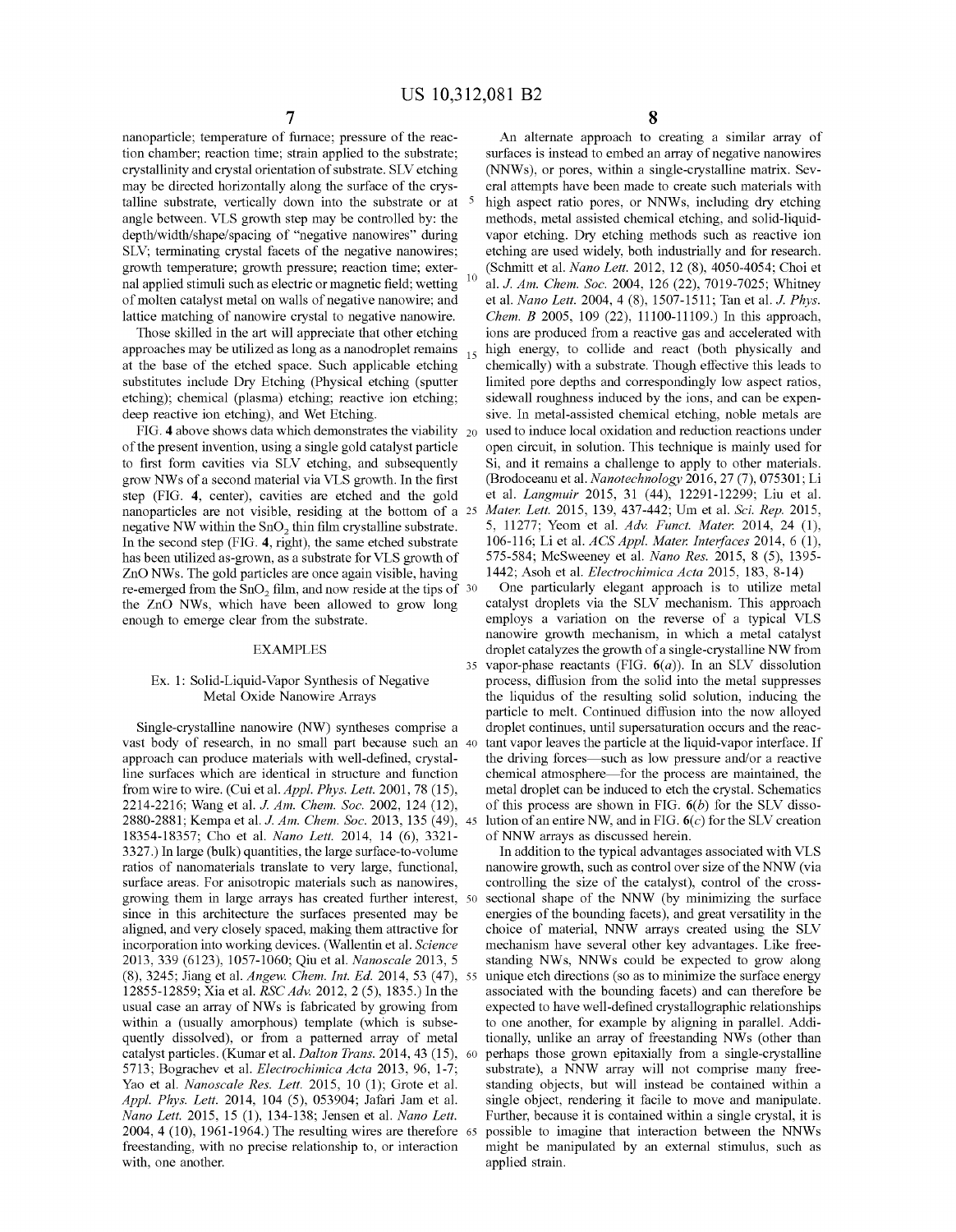Previous work to synthesize NNW arrays has focused on Group IV, III-V, and II-VI semiconductors, and mostly utilized reactive gaseous environments. Wagner first reported SLY etching of negative whiskers in 1968, etching holes into single-crystalline Si and Ge substrates with Au 5 and Ni catalyst particles respectively, within a reactive gas environment. (Wagner et al. *J. Cryst. Growth* 1968, 3-4, 159-161.) In this case reaction of Si or Ge with hydrogen chloride gas at the liquid-vapor interface was seen to drive the etching process. Over a decade after this first report, 10 Givargizov et al. grew negative whiskers of ZnS via the SLY mechanism in hydrogen flow, and CdS, GaAs and GaP were found to etch in a similar way. Much more recently, InP NWs have been found to etch using Au catalyst particles in HCl flow, Ge NWs were created by etching in 2,3-butane- 15 dione, and Nikoobakht et al. found Au catalysts would etch across the (001) surface of InP, InAs, and GaP in water vapor. (Givargizov et al. J. *Cryst. Growth* 1977, 37 (2), 140-146; Babasian et al. J. *Mater. Sci.* 1980, 15 (7), 1619- 1624; Givargizov et al. J. *Electron. Mater.* 1980, 9 (5), 20 883-904; Borgström et al. *Chem. Phys. Lett.* 2011, 502 (4-6), 222-224; Hui et al. *Nano Lett.* 2015; Nikoobakht et al. *Nano Lett.* 2015, 15 (12), 8360-8364.)

Reactive gas atmospheres can present their own challenges, however, as these gases are often corrosive, or highly 25 diffusive, and the diffusion of reactive gases and etchant ions into the substrate material may leave behind unwanted byproducts. (Huang et al. *Adv. Mater.* 2011, 23 (2), 285-308; Geyer et al. J. *Phys. Chem. C* 2012, 116 (24), 13446-13451.) Etching in vacuum (in a non-reactive atmosphere) is a way 30 to overcome this problem. To date, the only report of SLY etching to produce NNW arrays performed in a vacuum environment was published by Kim et al, who etched GaN self-catalytically, with Ga droplets formed by the decomposition of the surface layer of the substrate, and the only 35 known report of SLY etching by a dissimilar catalyst material in a similar environment, involves our own work in which an entire NW of  $SnO<sub>2</sub>$  was dissolved by the metal catalyst particle at its tip (see FIG.  $6(b)$ ), during in situ heating in the transmission electron microscope (TEM). 40 (Kim et al. *J. Cryst. Growth* 2011, 324 (1), 119-123; Hudak et al. *ACS Nano* 2014, 8 (6), 5441-5448.) On the basis ofour work and the previous reports, we speculate that a similar vacuum SLY etching approach could be applied to a wide range of crystalline substrates to produce NNW arrays- 45 indeed any catalyst-substrate material combination previously known to produce NWs via the VLS mechanism should be a viable candidate for SLY etching. Here we show controlled SLY etching in a chemical free environment using a dissimilar catalyst for the first time, on  $SnO<sub>2</sub>$ , ZnO, and Si, 50 and demonstrate control over the size, shape, and etch direction of NNW production. Methods

grown on (0001) sapphire substrates via pulsed laser deposition (PLD), using a ceramic target, and a KrF excimer laser  $(\lambda=248 \text{ nm})$  with a fluence of 1.6 J/cm<sup>2</sup>. (Tien et al. *Mater. Res. Bull.* 2009, 44 (1), 6-10.) The films were deposited at 350° C. in an oxygen atmosphere of 50 mTorr, with a laser repetition rate of 10 Hz. Commercial sapphire  $(Al_2O_3)$  60 (0001) substrates were used, bought from University Wafer. After deposition X-Ray Diffraction  $\theta$ -2 $\theta$  was performed and Rocking Curve measurements to verify the orientation and crystallinity. For all films used for this study, only the (111) peaks of SnO<sub>2</sub> were visible, and rates with a Full Width at 65 Half Maximum value of 0.04, indicating these films were epitaxial and of high quality. FIG. **10** shows the x-ray

**10** 

diffraction pattern of  $SnO<sub>2</sub>$  thin film deposited on a sapphire substrate and corresponding SEM images of the substrate cross section.

To produce metal catalyst droplets, 4 nm (for Si) or 8 nm (for the oxides) of Au was deposited on each substrate using e-beam evaporation, and the composite was amiealed at 500° C. for 30 mins, to produce NPs. Alternately 50 nm gold colloid solution (BBI Solutions) was drop-cast onto the surface.

To perform etching, the nanoparticle/substrate composite was placed in a closed end tube furnace, connected to a turbo pump and heated under the conditions given in the text at a pressure of  $10^{-5}$ - $10^{-6}$  Torr.

Characterization: high resolution XRD patterns were obtained on a Bruker D8 Advance x-ray diffractometer at an angle of 20 from 20 $^{\circ}$  to 100 $^{\circ}$ , using Cu K $\alpha$  radiation  $(\lambda=0.15406$  nm). Pre-etching and post-etching substrates were imaged using a scanning electron microscope (SEM, Hitachi S 4300). Cross section of etched substrates were produced and imaged by a dual beam focused ion bean scanning electron microscope (FIB, FEI Helios Nanolab 660). A dual beam focused ion beam (FIB) scanning electron microscope (SEM) was used to view the cross section of the substrates. For this, a FEI Helios Nanolab 660 system was operated with immersion mode in either secondary electron (SE) or back-scattered electron (BSE) mode. A gas injection system (GIS) was used to deposit carbon or platinum to protect the surface of the sample, a gallium liquid metal ion source (LMIS) was used for milling, and an Oxford EDX detector was used for elemental analysis. The area for imaging was first covered in carbon or platinum and the ion beam used to drill into the sample, exposing an inner cross-section of the sample for imaging.

Results and Discussion

The crystallography controlling VLS NW growth should in large part be transferable to SLY NNW array synthesis. In order to investigate the extent to which the crystallographic arguments are similar, we attempted the SLY etching process on epitaxial thin-films of  $SnO<sub>2</sub>$ . 350 nm-thick films of  $SnO<sub>2</sub>$ were grown using pulsed laser deposition (PLD), and showed phase-purity and good crystallinity, with a (111) orientation due to matching with the underlying (0001) sapphire substrate (FIG. **10).** Au nanoparticles (NPs) were deposited on the  $SnO<sub>2</sub>$  surface using electron-beam evaporation of a thin gold layer, and annealing. In these initial studies we first optimized the time and temperature dependence of SLY etching. In VLS NW growth, NW length is positively correlated with growth time, since the saturation of gold catalyst particle with reactants and subsequent nucleation of the NW occurs rapidly, after which the NW length increases at a roughly constant rate. (Dasgupta et al. *Adv. Mater.* 2014, 26 (14), 2137-2184; Gudiksen et al. J. *Phys. Chem. B* 2001, 105 (19), 4062-4064.) Using param-Epitaxial (111) SnO<sub>2</sub> thin-films of around 350 nm were eters identified previously from SLV etching of an individual NW, we annealed the SnO<sub>2</sub> film at 900° C. and low pressure for several different times, as shown in FIG. **7.** (Hudak et al. *ACS Nano* 2014, 8 (6), 5441-5448) Before amiealing the Au particles are easily observed on the surface of the  $SnO<sub>2</sub> film$ , and all of them have initiated the etching process after an annealing period of 60 min, though the particles are still visible (FIG.  $7(c)$ ). At the 30 min midpoint roughly half of the NPs appear to have initiated the etching process, suggesting that unlike the VLS growth process, saturation of the gold catalyst and "nucleation" of the NNW does not occur rapidly during SLV etching, most likely because the reactant is now contained within a stable crystalline lattice, as opposed to the vapor phase as is the case for VLS.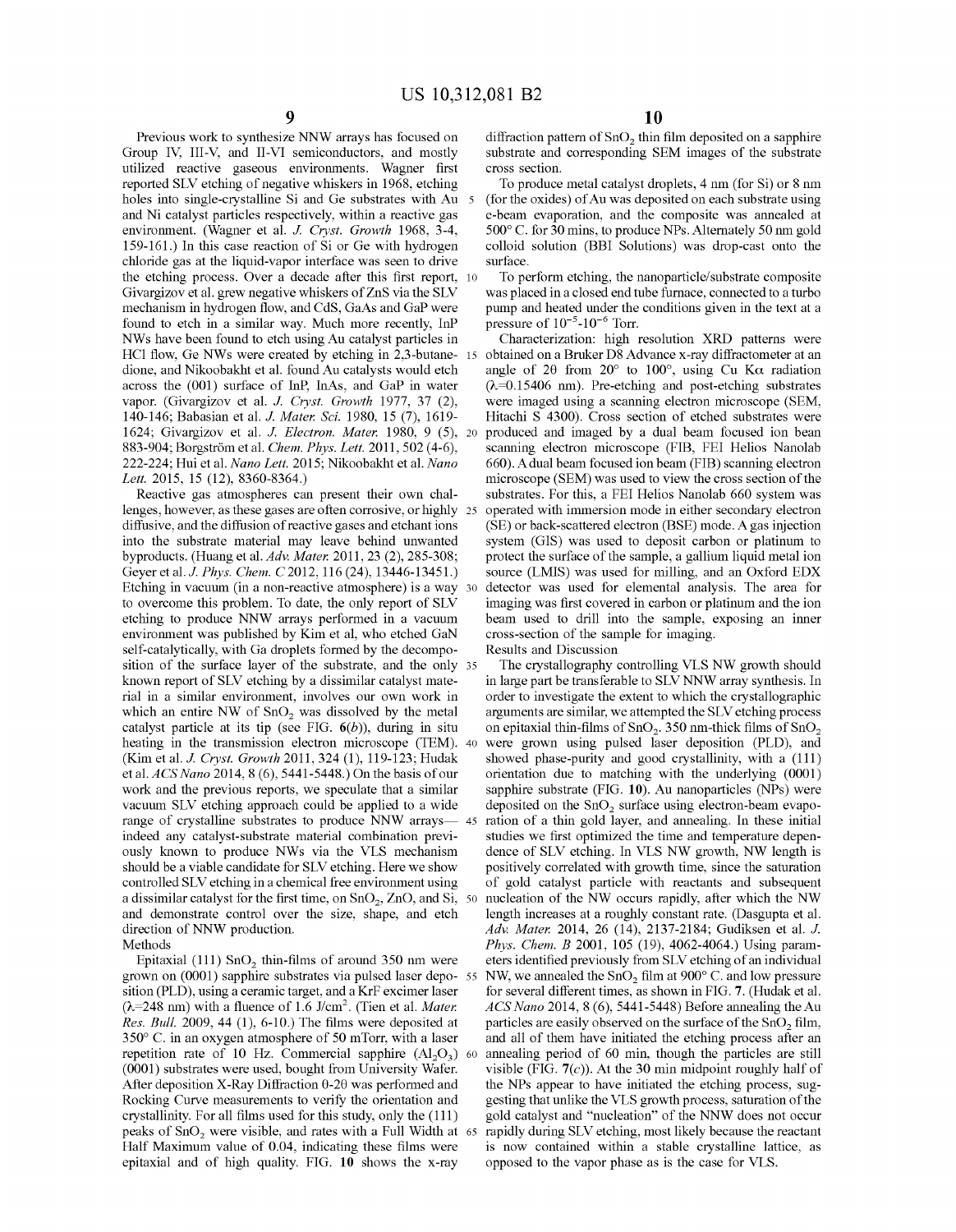Another key factor in determining etching depth is the annealing temperature. As shown in FIG.  $7(d-f)$ , the length of the SnO<sub>2</sub> NNWs increases with elevated annealing temperature. When annealing the Au NP-decorated  $SnO<sub>2</sub>$  substrate for one hour in vacuum, the depth of NNW is seen to 5 increase on changing the temperature from 900° C. to 950° C. Cross-sectional images of an  $SnO<sub>2</sub>$  substrate etched at 950° C. for 60 min were collected using a dual-beam focused ion beam (FIB) instrument to mill a cross-section and image, and show the residual gold catalyst at the base of 10 the NNW (FIG. **13).** The identity of the gold was confirmed using energy dispersive X-ray spectroscopy (EDS). Studies to measure the nucleation rate, and rate of NNW growth, as a function of Au NP size, temperature, time and dispersion, are ongoing, and expected to enable quantitative modeling 15 of the SLY-etching kinetics.

One simple advantage of YLS NW growth is the ability to dictate NW diameter using the size of the metal catalyst particle. A similar dependence is observed in our experiments, as evidenced by comparison of Au NP size and 20 dispersion before SLY etching, and NNW size and dispersion afterwards (FIG. **11).** An analysis of the images shown in FIG. **11,** in which 50 nm Au particles were deposited on the (0001) surface of a single-crystalline ZnO substrate, and annealed at 1000° C. for 60 mins, shows approximately a 25 one to one correlation of the number of NPs before etching to NNWs post-etching (3.52 NPs per square micron to 3.45 NNWs per square micron respectively), and an average NNW diameter of 78+/-9.6 nm, in comparison to 50 nm for the pre-etching NPs. Interestingly, though the dispersion of 30 NNWs, is close to the initial NPs, the average NNW diameter is seen to be consistently larger than that of the initial NP, suggesting that once melted, the NP wets the surface to form a flattened droplet with wider diameter than the initial solid metal. In the limit of a spherical NP 35 flattening to form a completely flat disc, we calculate that the height of such a disc (assuming constant volume) would be 14 nm. An interesting observation in support of the flat disc scenario is presence of a flat disc-like piece of gold at the base of each NNW in the cross-section images shown in 40 FIG. **13.** Though potentially complex, there is clearly a close dependence of NNW diameter on initial Au droplet size, and it is the opposite to that seen for VLS growth of NWs, for which surface tension of the Au droplet leads to NW

YLS grown NWs are well-known to possess unique wire directions, resulting from preferential growth directions which maximize the low energy surfaces. To investigate the possible translation of this effect to NNW growth, we performed SLY-etching of single-crystalline ZnO substrates 50 with the wurtzite structure and three different orientations. ZnO was chosen because when grown in NW form it is consistently seen to grow along the [0001] direction, and with a distinctive hexagonal cross section. Shown in FIG. **8**  are the results of SLY-etching of ZnO substrates with 55 orientations (0001), (1 $\overline{100}$ ) and (11 $\overline{20}$ ), at 1000° C. for 30 min. Similarly to NW growth, the NNWs are seen to etch along the [0001] direction in all three cases, leading to tracks perpendicular to the substrate surface for (0001)-oriented ZnO (FIG.  $8(a-d)$ ), and parallel to the surface for (1T00) and 60 (1120) (FIG.  $8(f-l, k-n)$ ). Evidence that the NNW etchdirection is [0001] for (1T00)- and (11 $\overline{2}0$ )-oriented ZnO is provided not only by the etch tracks parallel to the surface, but additionally by the orientation of the hexagonal crosssections of the NNWs with respect to the surface (FIGS. **S(h,** <sup>65</sup>  $(m)$ ). These results are similar to those seen for Au NP etching of (001 )-oriented InP in the presence of water vapor as the

reactive gas, for which anisotropic etching occurs preferentially along the (111)-normal. (Nikoobakht et al. *Nano Lett.*  2015, 15 (12), 8360-8364.) Pore formation with preferred low energy facets has also been observed previously in crystals for which a simple sublimation process has occurred, with no metal catalyst particles present. (Kim et al. *Phys. Rev. Lett.* 2011, 107 (14), 146101.) The sublimation process will therefore present an upper temperature bound for performing SLY-etching, since maintaining catalyst control of the mechanism will require us to avoid a hightemperature sublimation regime. (Corr et al. J. *Mater. Chem.*  2010, 20 (8), 1413-1422.)

Further evidence of the SLY-etching mechanism is provided by performing the process at lower temperatures. FIG. **12** shows images of (0001) ZnO substrates after etching at 800° C., 900° C. and 1000° C. for 30 min. In all three cases there is evidence of etch tracks parallel to the surface, suggesting that mobile gold droplets initially diffuse across the (0001) surface, etching trenches via the SLY process, but in the case of annealing at 1000° C. do the NPs acquire sufficient activation energy to etch perpendicular to the surface in the preferred [0001] direction. This set of observations provides evidence that though there is a thermodynamic driving force for etching in the [0001] direction, the particles must first overcome an activation energy. We speculate that this may be an adhesive force between the gold droplet and the walls of the NNW, similar to the adhesion observed between gold droplet and TEM substrate in our previous studies of individual NW dissolution via SLY. (Hudak et al. *ACS nano,* 2014, 8, 5441-5448)

SLY-etching was also attempted on elemental Si substrates, and did not produce NNWs for these samples, but rather etch-pits similar to those reported by other groups (Zachartatos et al. Nanotechnology 19: 405306 (2008); Oiao et al. Nano Lett. 7: 464-469 (2007); Wang et al. Nanoscale 8: 4672-4680 (2016)). Etching at 950° C. for 2 hours produced low surface energy facets in (100)- and (111) oriented Si substrates (FIG. **5),** with the crystallographicallyequivalent { 111} facets resulting in differently-shaped pits. For the case of (100) Si, square-pyramidal pits were formed, bounded by four { 111} type planes. For the (111 )-oriented Si a wide and shallow, triangular prismatic pit is formed, producing a large  $(111)$  facet at the base, with six  $\{111\}$ -type sidewalls. In our experiments, due to the single-crystalline diameters smaller than the droplet diameters. 45 nature of the underlying Si substrate, all Si pits show a clear orientation relationship to one another, aligning parallel. We include this data not as an example of NNW formation, but as an example of the orientation-relationship resulting from etching a single-crystalline substrate. The much larger footprint of these pits with respect to the original nanoparticles suggests that the gold wets the Si surface and agglomerates prior to etching. In addition to the evidence presented above, rough calculations of the expected melting and decomposition temperatures of the substrates used (provided in supporting information) reveal temperatures which are several hundred degrees higher than the temperatures used in our experiments, consistent with our assumption that in each of the examples presented, the gold catalyst droplets were responsible for etching.

### **CONCLUSION**

This reports for the first time the SLY-based synthesis of NNW arrays in which the catalyst metal was not a product of the underlying substrate, and no reactive atmosphere was employed. Optimization of the process on epitaxial SnO2 thin-films shows that NNW growth rate can be controlled by